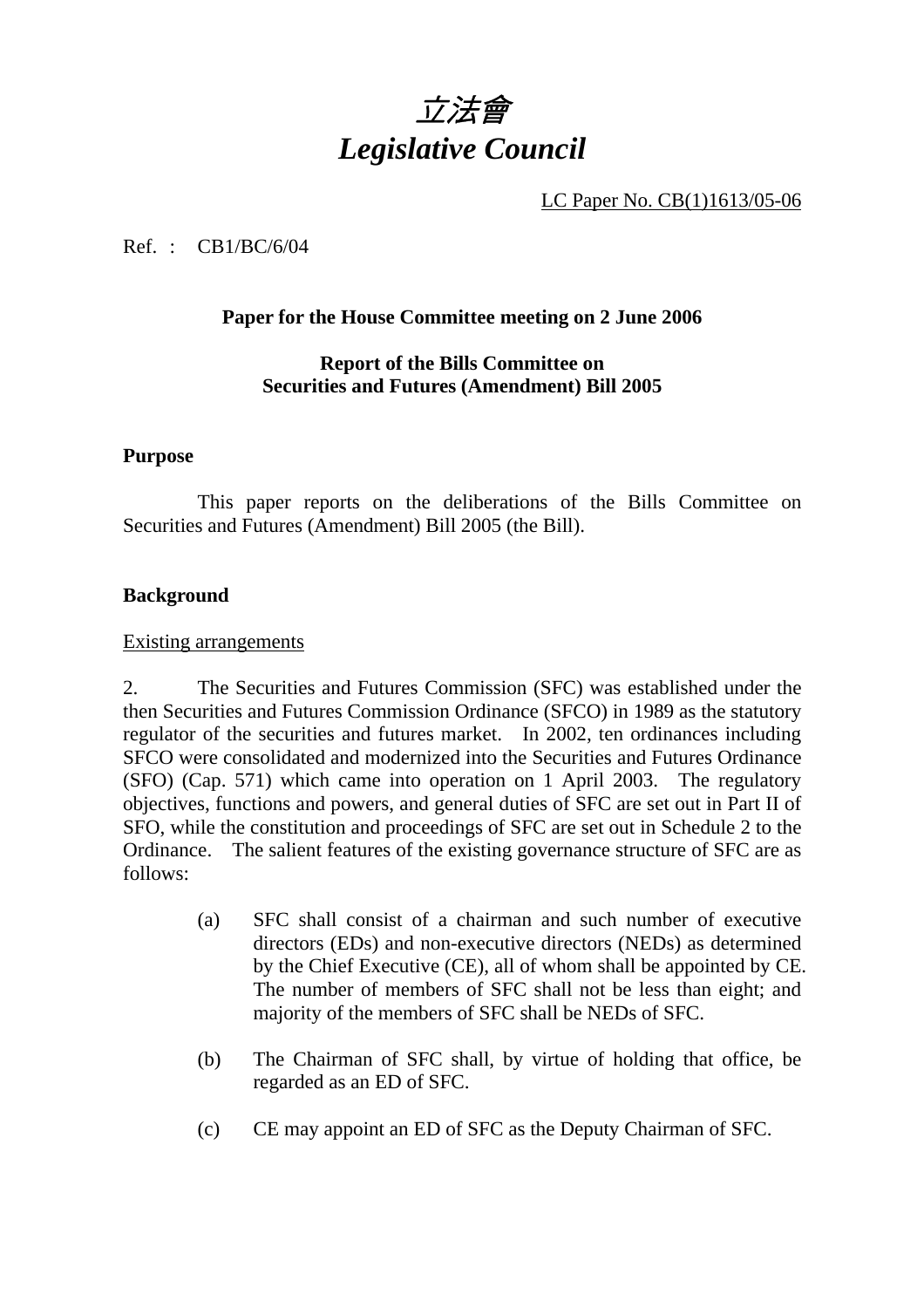3. Currently, the Chairman heads both the governing body (hereinafter referred to as the  $SFC$  Board<sup>1</sup>) as well as the executive arm of SFC.

#### Proposed changes

 $\overline{a}$ 

4. In an effort to continually enhance the regulatory structure for the securities and futures markets in Hong Kong and to ensure the effective functioning of SFC to meet challenges of the future, the Administration has proposed to separate the role of the SFC Chairman from that of the executive arm. According to the Administration, the proposed split model is in line with the best governance practice both locally and internationally. Under the proposed structure, the Commission will be led by a Chairman who will have no executive responsibility for the day-to-day running of SFC while the executive arm will be headed by a Chief Executive Officer (CEO). The Administration has also drawn up broad principles governing the proposed division of responsibilities between the non-executive Chairman and the CEO as follows:

- (a) The SFC Chairman will not be involved in the day-to-day regulatory work. He/she should not influence the decisions of the executive arm on individual cases being reviewed or investigated. The Chairman should focus on the following-
	- (i) establishing and developing an effective SFC Board;
	- (ii) setting agenda and establishing priorities;
	- (iii) facilitating effective contribution of NEDs; and
	- (iv) representing SFC publicly in liaison with local and international financial institutions and other stakeholders.
- (b) The CEO will take up the executive responsibility on the day-to-day running of SFC. He/she should implement the objectives, policies and strategies agreed by the SFC governing body. The CEO's key responsibilities include-
	- (i) reporting to the governing body regularly with appropriate, timely and quality information;
	- (ii) informing and consulting the Chairman on all matters of significance to SFC;
	- (iii) developing and delivering the strategic objectives agreed with the governing body; and
	- (iv) overseeing the day-to-day operation and regulatory work of the Commission and ensuring that the Commission is equipped with the necessary staffing and financial and risk management system for its mission.

<sup>1</sup> Pursuant to section 1 of Part 1 of Schedule 2 to SFO, the Commission shall consist of a Chairman, executive directors and non executive directors. To distinguish between the Commission and its employees or staff, the term "SFC Board" is also used in this paper to represent the Commission.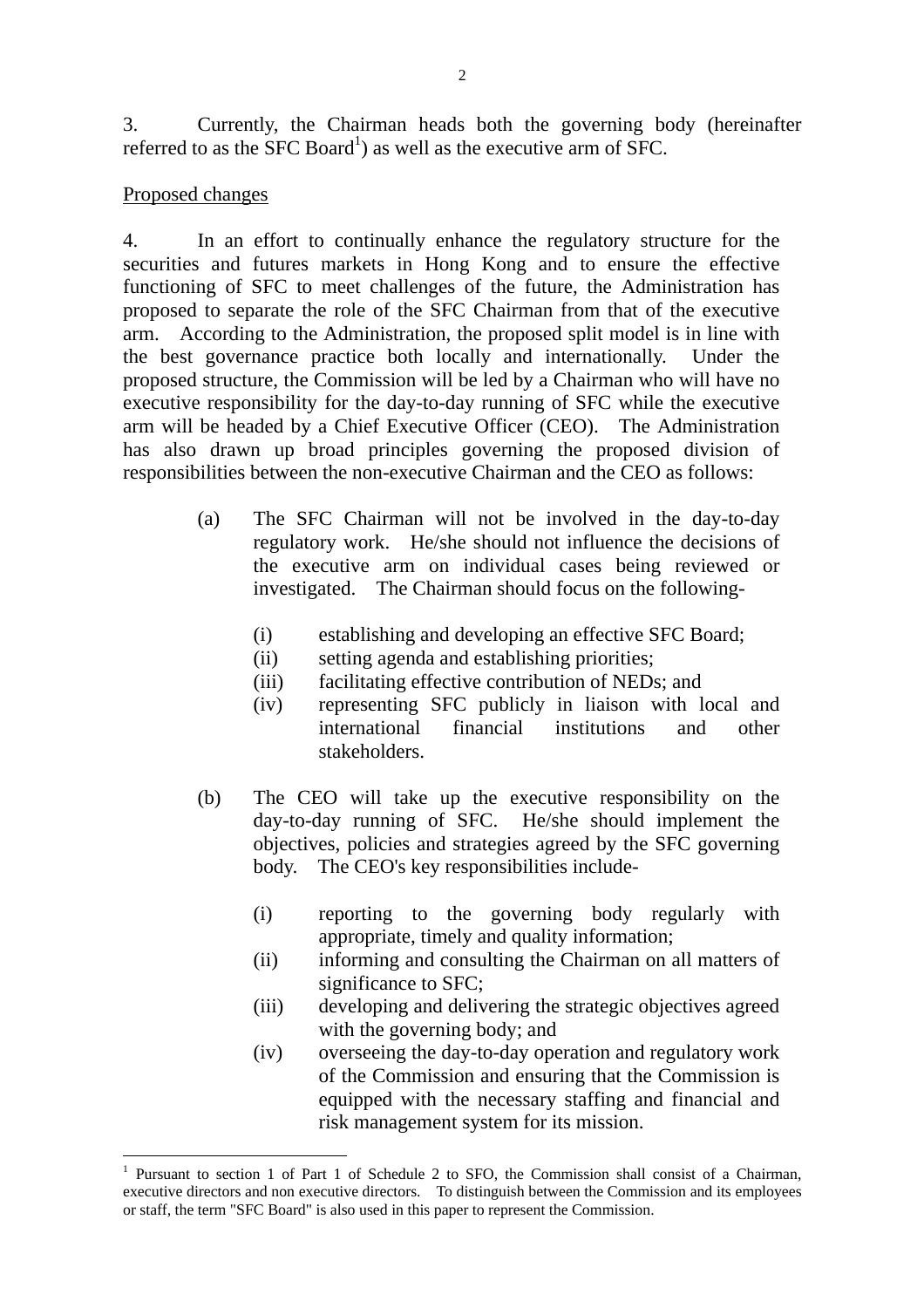The division of functions and responsibilities between the SFC Chairman and the CEO will not be spelt out in the legislation.

## **The Bill**

5. The Bill seeks to amend SFO to give effect to the proposed governance structure of SFC under the split model. In gist, the Bill provides for:

- (a) the removal of the ED status of the Chairman of SFC;
- (b) the power of CE to appoint a CEO for SFC:
- (c) an excess of NEDs over EDs on the SFC Board; and
- (d) related and incidental matters.

# **The Bills Committee**

6. At the House Committee meeting on 8 April 2005, Members decided to form a Bills Committee to study the Bill. Hon SIN Chung-kai was elected Chairman of the Bills Committee and the membership list of the Committee is in **Appendix I**. The Bills Committee has held nine meetings with the Administration and met with SFC and other interested parties. Individuals and organizations that have presented views to the Bills Committee are listed in **Appendix II**.

### **Deliberations of the Bills Committee**

7. In considering the split model proposed under the Bill, the Bills Committee has examined the proposed arrangements under the new governance structure, as well as its implications on the future operation of SFC. The views and concerns raised by members are summarized in the ensuing paragraphs.

### Need for the proposed change

8. The Bills Committee notes that when the Panel on Financial Affairs (FA Panel) was consulted on the splitting proposal in late 2004 and early 2005, members' views were divided. Nevertheless, the FA Panel passed a motion at its meeting on 17 February 2005 in support of the splitting proposal. Given that the SFO has only come into operation on 1 April 2003, some members of the Bills Committee have queried the need for the proposed change and cautioned against implementing the splitting proposal in haste. Meanwhile, the Bills Committee also notes that apart from one submission which has expressed disagreement, most of the deputations have indicated support in principle for the splitting proposal.

9. The Administration has highlighted the increasing complexity of the securities and futures market and the ongoing need for Hong Kong's regulatory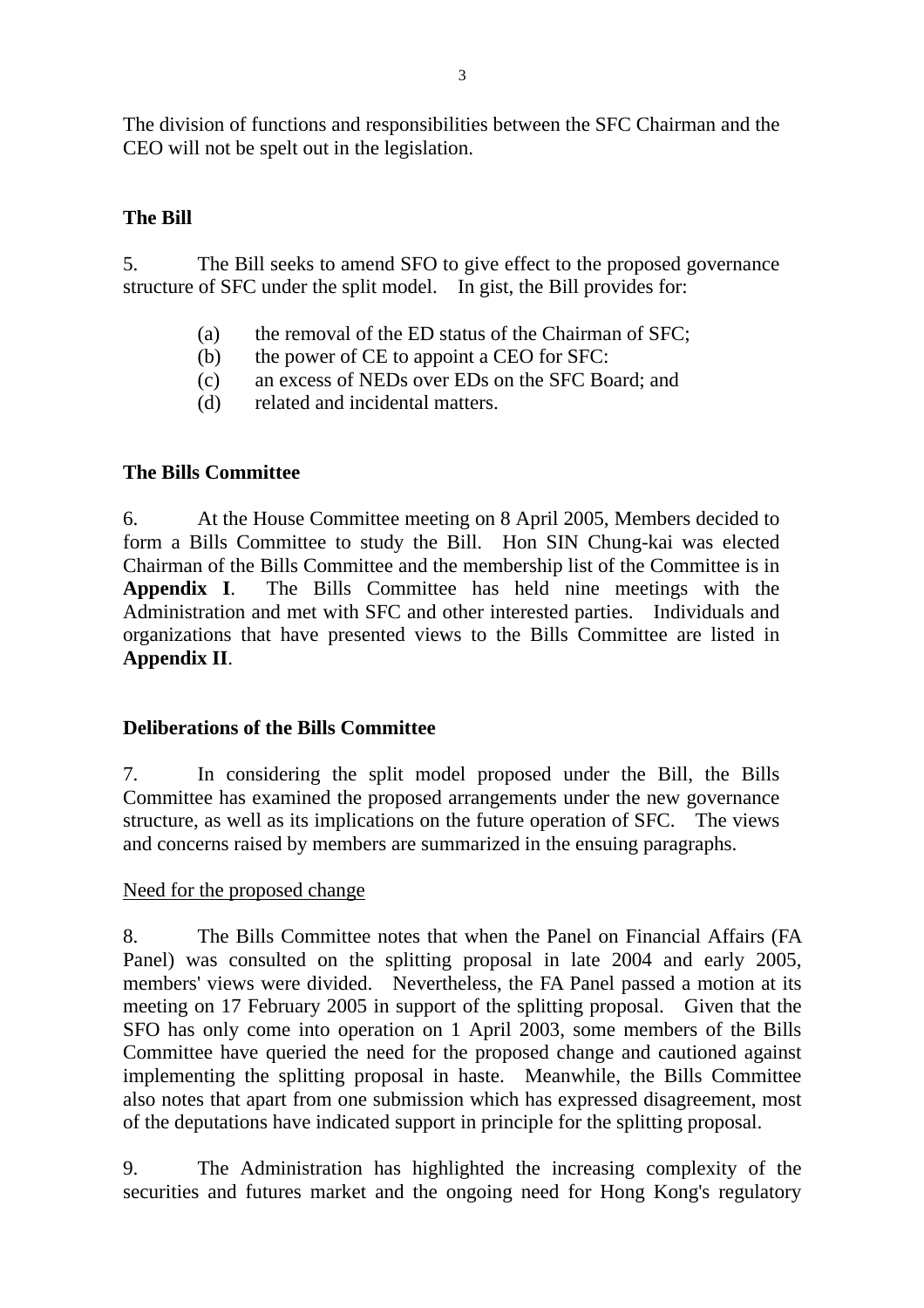structure to meet future challenges. It has also referred to the governance structure of other local regulators and public bodies (such as the Mandatory Provident Fund Schemes Authority, the Hong Kong Exchanges and Clearing Limited, the Airport Authority and the Mass Transit Railway Corporation Limited) underpinned by a non-executive chairman and a CEO. The Administration considers that as a principal market regulator of the financial services sector, SFC should set an exemplary standard.

10. Regarding overseas experience, members note that the split model of the Financial Services Authority (FSA) of the United Kingdom (UK) and the Swedish Financial Supervisory Authority referred to by the Administration have only been implemented since 2003. Owing to the relatively short implementation experience and the differences in regulatory jurisdiction<sup>2</sup>, some members urge for careful consideration on whether a similar arrangement should be adopted in Hong Kong for SFC.

11. Members are keenly aware of the need to consider the views of the SFC because the Bill, if enacted, will bring about a major change to its future governance structure. According to SFC's earlier submission in October 2004, the SFC Board had agreed in principle to the proposed split but was concerned about accountability and how the actual functions could be split between the SFC Chairman and the CEO. As stated in the submission, the majority of Board members also had doubt on whether the chairmanship could be a part-time post, given the complexity and range of policy and regulatory issues that SFC was tasked to handle. The Bills Committee notes SFC's view that the introduction of the Bill should not be taken as a reflection of the existing governance of the Commission which is working well, transparent and well respected by the market.

### Delineation of roles and responsibilities

### *Actual division of responsibilities*

12. Some members point out that the Administration has merely set out a series of broad principles that the SFC Chairman will have no executive responsibility for the day-to-day running of SFC and that such responsibility is vested with the CEO. They are gravely concerned about the lack of details on the delineation of roles and responsibilities of the two posts. Without such information, they consider it highly difficult to ascertain the effectiveness of the proposed split model. Some members further urge that the respective roles and responsibilities of the SFC Chairman and the CEO should be stipulated in the legislation.

13. As the Chairman and the CEO are key members of the SFC, the Administration considers that the detailed division of their roles and responsibilities should best be decided by SFC upon passage of the Bill. Such details will be

 $\frac{1}{2}$  For example, the FSA in UK is the sole regulatory body of the financial services industry in UK, including the banking, the investment business and the insurance sectors. Its regulatory jurisdiction is therefore much larger than that of the SFC.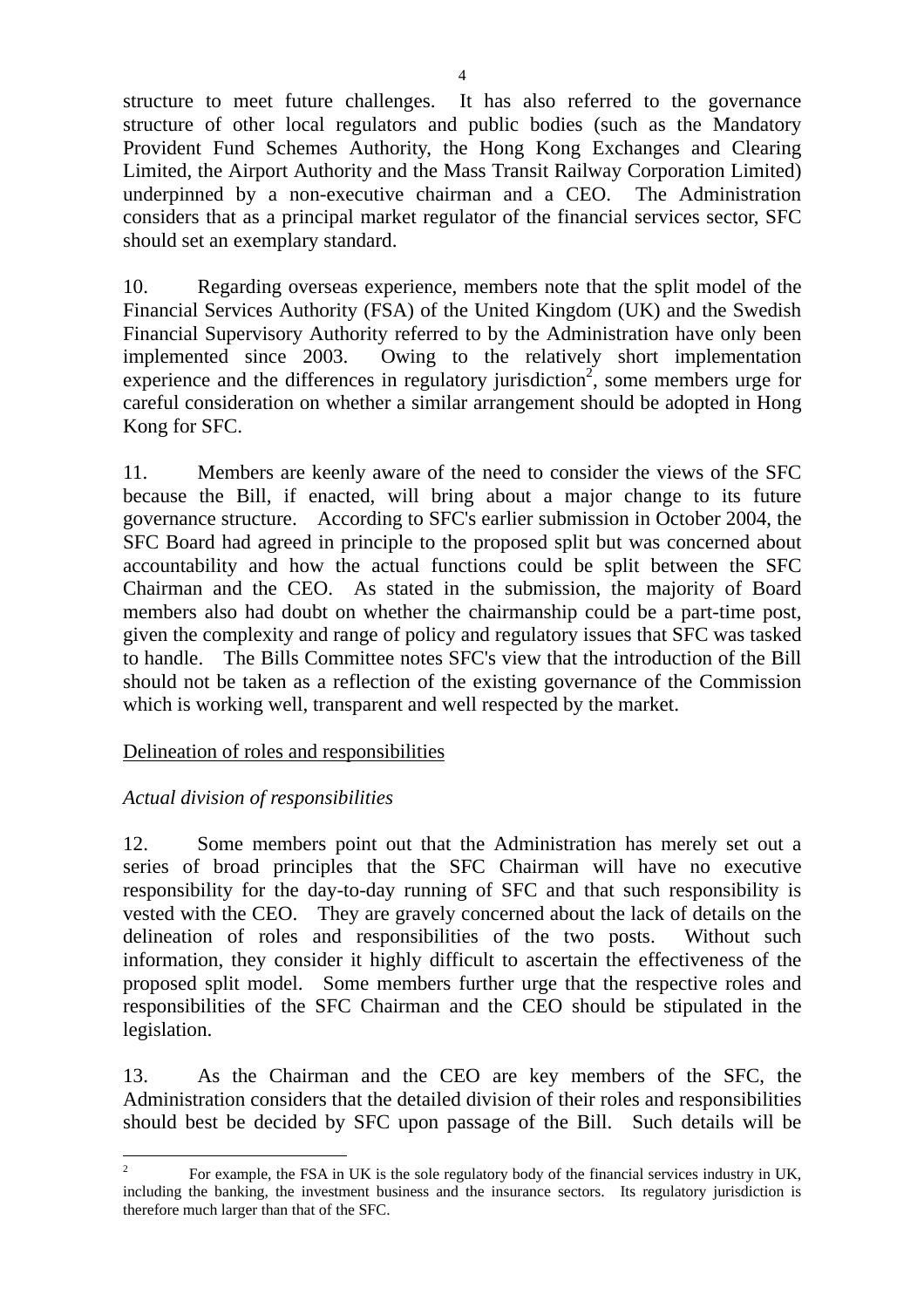attached to the appointment letter of the Chairman and the employment contract of the CEO and made known to the public on SFC's website. The Administration has also decided against stipulating the division of roles and responsibilities in the legislation for the reason that duties and responsibilities may evolve over time. Moreover, the current SFO does not prescribe the respective duties of the SFC Chairman, EDs and NEDs. Referring to the examples of local and overseas statutory bodies such as the Mandatory Provident Fund Schemes Authority and the FSA of UK, the Administration has advised that it is not a common practice to stipulate the respective functions and responsibilities of the chairman and the CEO of the regulatory body in its governing legislation.

14. Some members maintain strong reservation on being asked to pass the Bill without knowing how various responsibilities will actually be shared between the SFC Chairman and the CEO in future. They have urged the Administration and SFC to engage in discussion and come up with more concrete information. The Administration and SFC agreed, and worked together on the proposed division of responsibilities in the subsequent months. The proposed division of responsibilities between the SFC Chairman and the CEO finally presented to the Bills Committee is at **Appendix III**. In addition, the Administration has highlighted that following the split of the chairman post, there are a number of responsibilities the delivery of which will require the Chairman and CEO to work closely together. The Bills Committee notes that the proposed division of responsibilities will still be subject to refinement and formal approval by the SFC Board and may be amended by the SFC Board from time to time. The Administration also maintains its stance against stipulating the division of duties in the Bill.

15. Members note that pursuant to new section 9D proposed to be added to Part 1 of Schedule 2 to SFO, the SFC Chairman, Deputy Chairman and CEO will have such functions as are assigned to them by the Commission. On whether the functions thus assigned may turn out to be incompatible with the proposed roles and responsibilities of the Chairman and CEO, the Administration has advised that the functions to be assigned will be subject to the provisions of SFO and will not conflict with the principles as set out in the proposed roles and responsibilities of the Chairman and CEO.

16. Some members have pointed out that the row between the Chairman and the senior management of the Kowloon-Canton Railway Corporation (KCRC) in March 2006 has demonstrated amply the dire consequences which may result from unclear delineation of responsibilities between the non-executive chairman and the chief executive officer of a public body. Members urge the Administration to take heed of the incident and to set out in unequivocal terms the division of responsibilities between the future SFC Chairman and its CEO to avoid disputes and ambiguities which may adversely affect the operation of SFC. Noting members' concern, the Administration reiterates that the splitting proposal will help strengthen the internal checks and balances of SFC.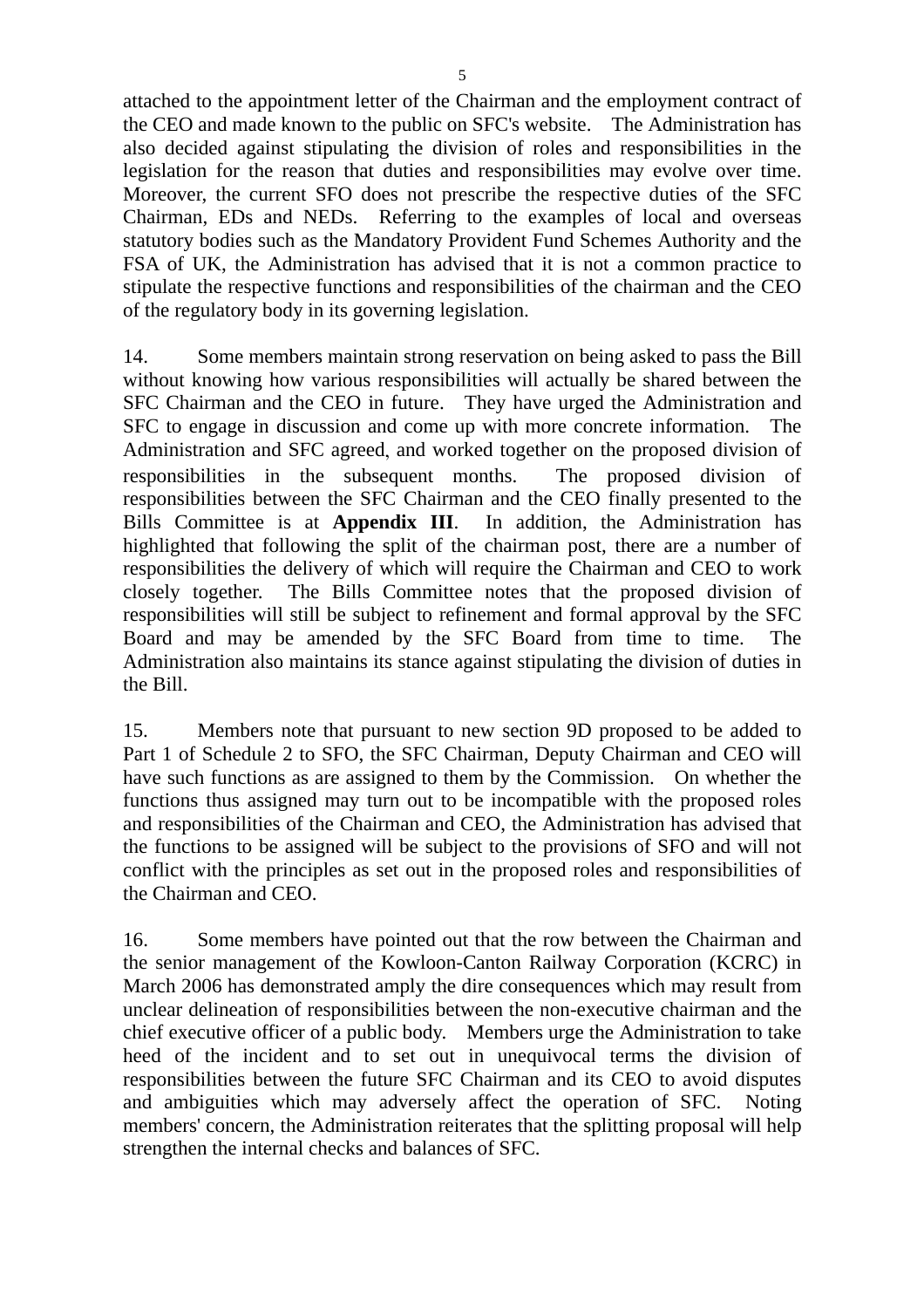*Performance of statutory functions* 

17. Members are concerned about the implications of the splitting proposal, if enacted, on the performance of a wide range of statutory functions currently vested with SFC under the SFO. Regarding the non-delegable functions specified in Part 2 of Schedule 2 to SFO and other powers and functions which the Board has not delegated, the Administration has confirmed that they will continue to be vested with the SFC Board which will be held collectively accountable for the exercise of these powers and functions.

18. Currently, there are eight statutory functions under the SFO which are assigned to the Chairman of SFC. The Administration has advised that arising from the changes to the role of the SFC Chairman and the creation of a new CEO post under the split model, the Administration has agreed with SFC's suggestion that amendments should be made in respect of five of these statutory functions to transfer or extend such functions to the future CEO. A table summarizing the relevant existing provisions with the proposed changes marked-up is at **Appendix IV**. The Bills Committee notes that since certain statutory functions are proposed to be conferred on the CEO, the Administration will introduce consequential amendments to the Bill to expressly provide for the inclusion of the CEO in the composition of SFC.

# *Proposed amendment to section 11(1) of the Ordinance*

 $\overline{a}$ 

19. While the Bills Committee has no objection to most of the proposed changes as indicated in **Appendix IV**, some members express strong reservation on the proposed amendment to section  $11(1)$  of SFO<sup>3</sup> that CE should consult the CEO, instead of the SFC Chairman as currently required, before giving written directions to SFC. Noting that the power under section 11(1) of SFO will not be invoked lightly and will only be resorted to under exceptional circumstances, these members consider that the future SFC Chairman, being responsible for the overall policies and directions of SFC, should not be left out in the consultation process. They query the propriety of relegating the consultation requirement to the level of CEO. There is a further view that consequential to the split of the chairman post, both the Chairman and the CEO should be consulted under section 11(1) of SFO. Members have also discussed whether CE should be required to consult the SFC Board, instead of just the Chairman or the CEO.

20. The Administration explains that the proposal for the CEO to act as the channel for consultation by CE has been put forward by SFC. Since the future CEO will be the one who will understand best the detailed daily operation of SFC, he will be in the best position to respond to or advise CE on what is achievable as to the subject of the written directions. As section 11(1) of SFO will only be invoked in the most pressing and extreme circumstances, a requirement on CE to

<sup>3</sup> Existing section 11(1) of SFO provides that after consultation with the chairman of the Commission, the Chief Executive may, upon being satisfied that it is in the public interest to do so, give the Commission written directions as to the furtherance of any of its regulatory objectives or the performance of any of its functions.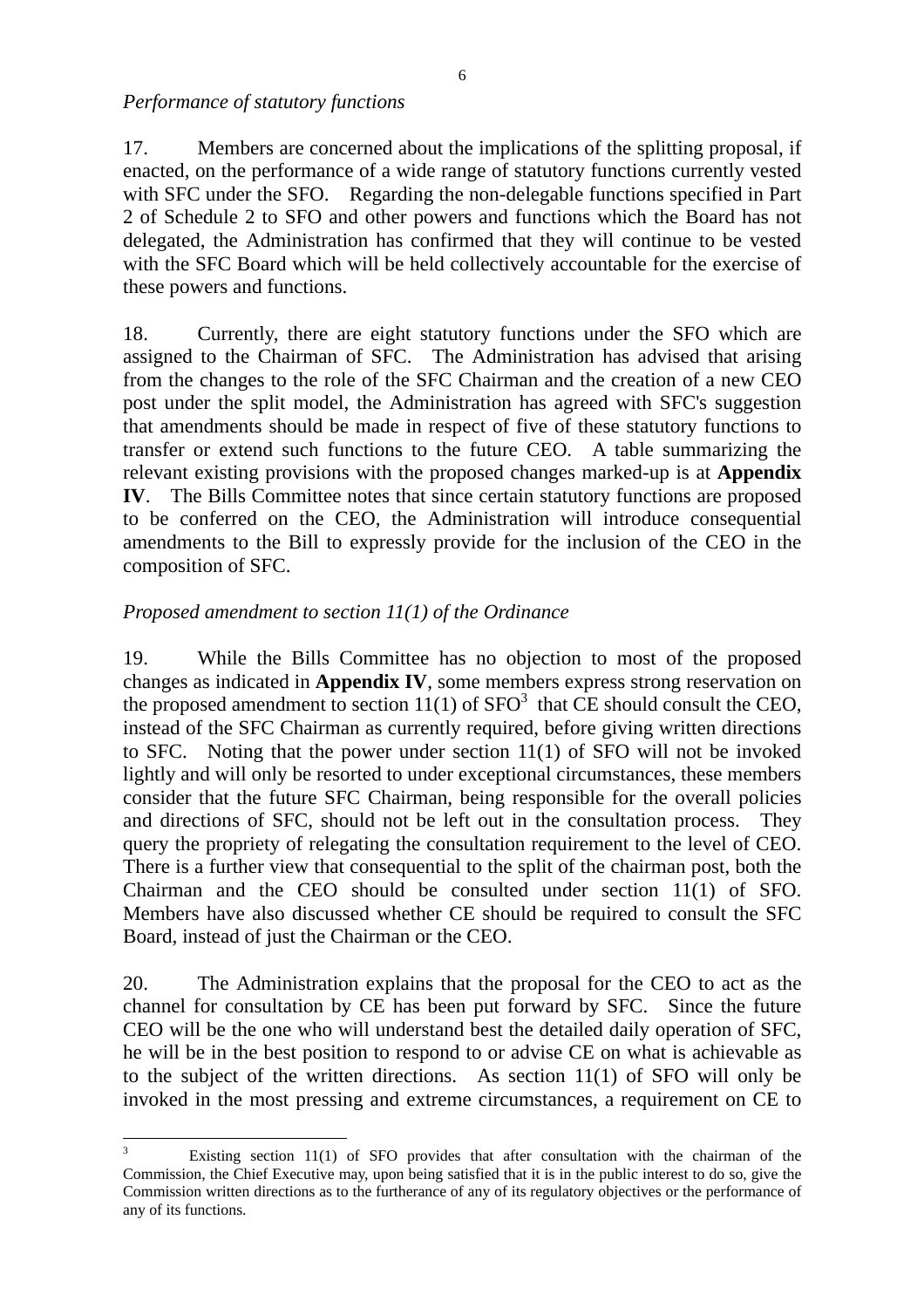consult both the Chairman and the CEO or the whole SFC Board before giving written directions is not conducive to enabling the Government to respond to a crisis or emergencies in a timely manner. To address members' concern, the Administration will include a requirement in the duty list of the CEO that he should consult the Chairman and other member(s) of the Commission as appropriate before tendering advice to CE. The Administration has advised that where necessary, CE may also require the CEO to advise him of the views of the SFC Board. Hence, it would be unlikely that the SFC Chairman or the Board will not be aware of any prospective written directions to be issued to SFC.

21. In the view of some members, a mere administrative requirement in the CEO's duty list to consult the SFC Chairman and any other member of the Commission as appropriate before tendering advice to CE is insufficient. They maintain their grave reservation that as the power under section 11(1) of SFO will only be exercised under exceptional circumstances, it is inconceivable as to why only the CEO is required by law to be consulted. Some other members however consider the Administration's proposal of consulting only the CEO an acceptable arrangement in unforeseen and extreme scenarios.

22. As the Administration has decided to maintain its current proposal, there has been considerable discussion by the Bills Committee on whether and how section 11(1) of SFO should be amended to strengthen the consultation requirement, such as requiring CE to consult the SFC Chairman instead of just the CEO; or to extend the consultation requirement to the SFC Chairman and the Board. On another suggestion that CE should be required to consult the SFC Chairman and/or the CEO, most members of the Bills Committee consider the use of "and/or" in the relevant section imprecise and lacks clarity. Some members recall that during the scrutiny of the former Securities and Futures Bill, grave concern was raised about whether the reserve power under section 11(1) would become a tool for the Government to interfere with the operation of SFC, thereby eroding its independence as the market regulator. Noting that a similar reserve power is not available to other securities regulators such as FSA of UK, members have also discussed whether such reserve power under SFO can be removed by deleting existing section 11 altogether in the context of the current Bill. In the absence of any collective view reached by the Bills Committee, it has been agreed that it would be for individual members to decide whether they would propose amendments to section 11 of SFO as appropriate. Subsequently, Hon Margaret NG has proposed to move a Committee Stage Amendment (CSA) to repeal section 11 of SFO. Hon Ronny TONG has proposed a CSA to amend section 11(1) of SFO to require CE to consult both the SFC Chairman and the CEO before giving written directions to SFC.

23. Some members have taken the opportunity to request the Administration to consider including an additional provision under section 11 of SFO to require the Administration to make a public announcement of the written directions issued and to stipulate the timing for making such an announcement. The Administration's response is that at present, there is no provision in the SFO which prohibits the disclosure of the written directions given by CE under section 11(1) of SFO. CE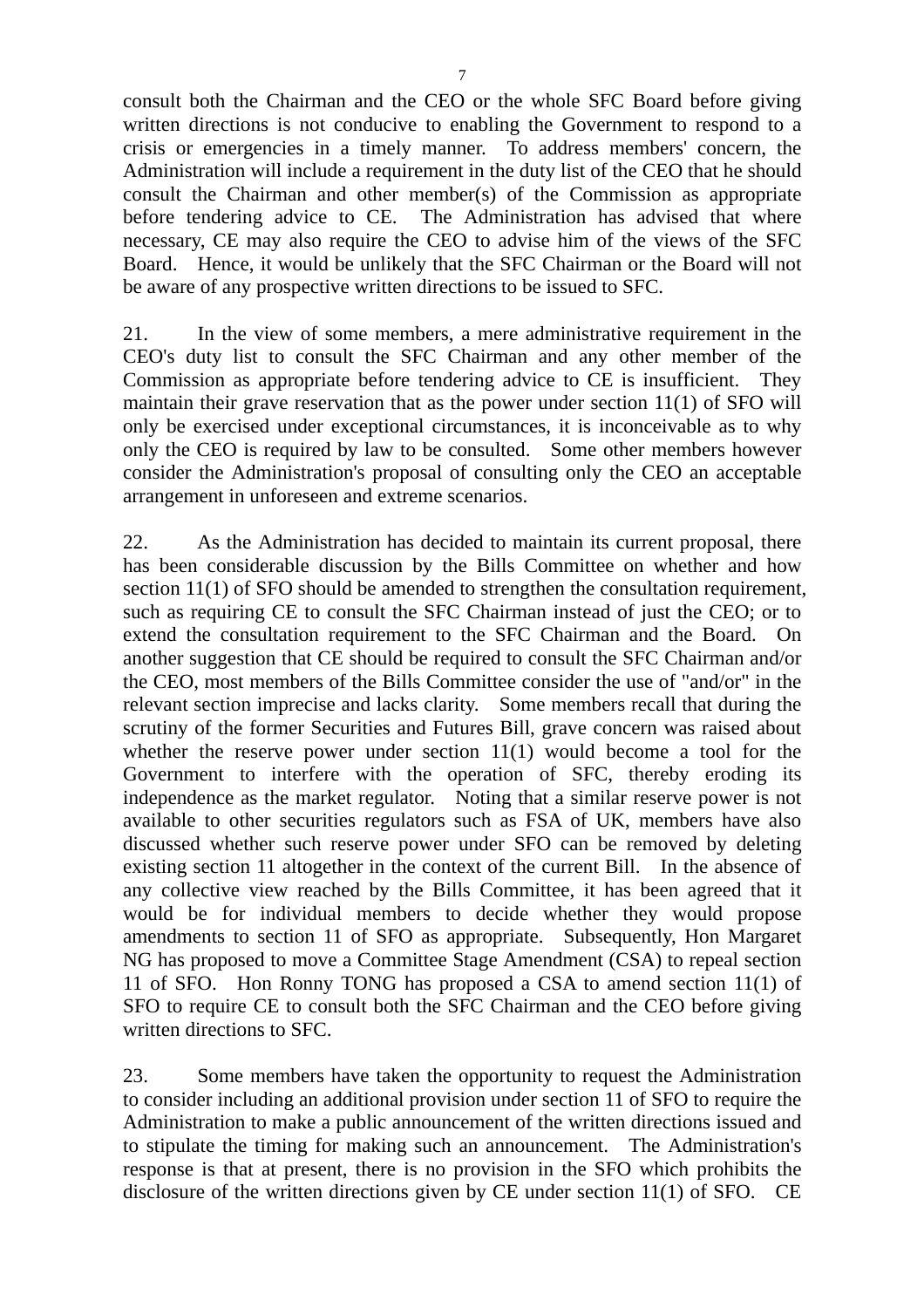will decide whether to make public such written directions, and if so, in what manner. As there are no similar requirements in other securities-related ordinances, the Administration considers the proposed additional provision neither necessary nor appropriate. The Administration also considers that the provision to impose a legal obligation on the CE is a substantially different issue from those which form the purposes of the Bill and is therefore outside the scope of the Bill. Some members, however, do not subscribe to the Administration's view that the proposed provision is outside the scope of the current Bill.

### **Accountability**

24. The Bills Committee has followed up the concern as to whether the future Chairman or the CEO should be held ultimately accountable for the affairs of SFC under the splitting proposal. The Administration's view is that the SFC Board is ultimately accountable for the performance of the SFC under the SFO and this will continue to apply in future. On the question of who will be the public accountable face of SFC, the Administration has advised that as a general principle, the Chairman should be accountable for the overall directions, policies, agendas, strategies and priorities of SFC while the CEO should be accountable for all operational matters.

25. On SFC's accountability to the legislature, members note that existing section 9 of the Urban Renewal Authority Ordinance (Cap. 563) and section 6A of the Kowloon-Canton Railway Corporation Ordinance (Cap. 372) provide explicitly that the committees and subcommittees of the Legislative Council (LegCo) may request the Chairman and the CEO of the two statutory organizations to attend its meetings and they shall comply. The Chairman and the CEO shall also answer questions raised by Members at the meeting. To enhance accountability, some members consider that a similar requirement should be included in the Bill. In this regard, the Bills Committee has noted its legal adviser's advice that the aforesaid sections are declaratory in nature and that non-compliance will not incur any sanction. If a similar provision is included in the present Bill, an inference may be drawn that where no similar provisions are explicitly stipulated in other pieces of legislation, the statutory bodies concerned will not be under an obligation or requirement to attend meetings of LegCo and its committees.

26. In the view of the Administration and SFC, concerns about the accountability of the SFC Chairman and the CEO to the legislature can be addressed by relevant provisions<sup>4</sup> in the Legislative Council (Powers and Privileges) Ordinance (Cap. 382) which empower LegCo and its committees to order the attendance of any person to give evidence or to produce documents. As an independent regulator, SFC has always been and will continue to be cooperative with LegCo and its committees in respect of attending meetings on request and

 $\frac{1}{4}$  Section 9(1) of the Legislative Council (Powers and Privileges) Ordinance (Cap. 382) empowers LegCo or its standing committee to order any person to attend before the Council or before such committee and to give evidence or to produce any paper, book, record or document in the possession or under the control of such person. Section 9(2) further allows any other committee specially authorized by a resolution of the Council to exercise the powers conferred by section 9(1).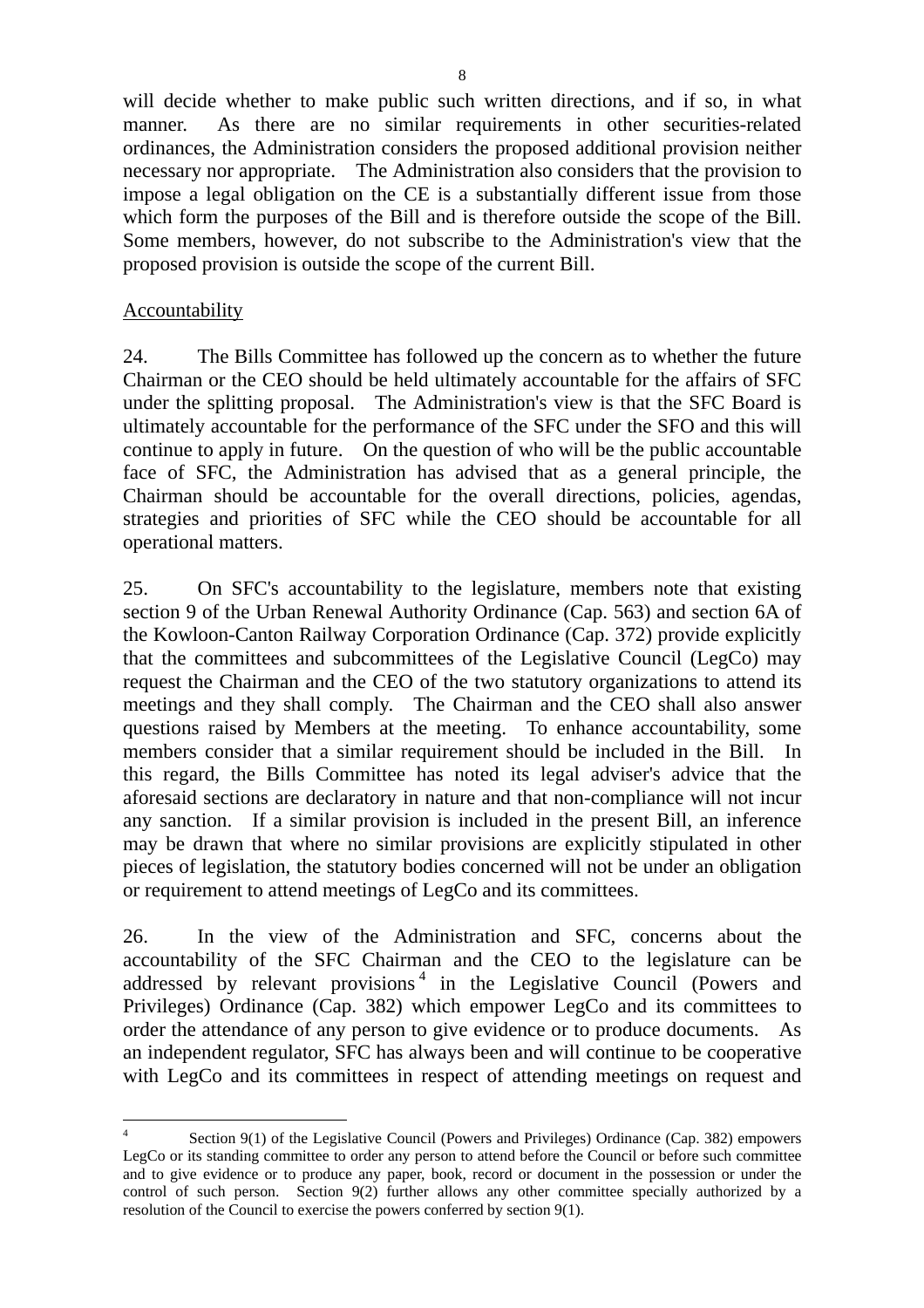providing information, subject to the confidentiality requirement of SFO. The Administration has also advised that existing legislation such as the Banking Ordinance (Cap.155) and the Mandatory Provident Fund Schemes Ordinance (Cap.485) do not contain provisions similar to section 9 of Cap. 563 and section 6A of Cap. 372. Nevertheless, the Administration will include the requirement of attending meetings of LegCo's committees, where requested and appropriate, in the duty lists of the SFC Chairman and the CEO.

27. Some members maintain their preference for a statutory obligation, instead of merely an administrative requirement in the duty lists. They are concerned that if not obliged by law, the SFC Chairman and the CEO will have too much discretion in deciding whether or not to attend meetings of LegCo's committees, as well as the level of representation. These members are keen to ensure that although on this occasion, the Administration has declined to include such an attendance requirement in the Bill, this should not be taken to imply that similar obligation should not or need not be stipulated in other legislation in future. Some members however agree that to allow for a certain degree of flexibility, it may not be necessary or appropriate to specify the attendance requirement in law having regard to the cooperation displayed by SFC so far and its status as an independent market regulator. As no general agreement has been reached on the issue, members agree that the Bills Committee will not move an amendment to the Bill in its name but individual members are at liberty to consider doing so.

### Appointment of the future SFC Chairman

#### *Selection of candidates*

28. Given the crucial role of the SFC, the Bills Committee and deputations concur on the need to appoint a person with the necessary expertise and experience to take up the chairman post to provide the necessary steer to SFC. Some members urge for an independent and objective mechanism such as a selection panel, instead of arbitrary appointment by CE based on political considerations. Where necessary, the Administration should conduct a global search for the most suitable candidate instead of limiting its search to a small pool of candidates as in the case of making appointments to advisory and statutory bodies.

29. The Administration has stressed that it is keenly aware of the need to select the right candidate based on merit and having regard to the requirements of the post. The appointment will be made in accordance with the existing appointment system for advisory and statutory bodies. Through various sources, the Financial Services and the Treasury Bureau will draw up and finalize a list of qualified and suitable candidates for the consideration of CE who will appoint the SFC Chairman pursuant to section 1, Part 1 of Schedule 2 to SFO. On whether there is any preference for local or overseas candidates, the Administration highlights that the essential qualities required for the post include good understanding of the local and international financial markets, integrity, commitment, vision and ability to interact with various stakeholders.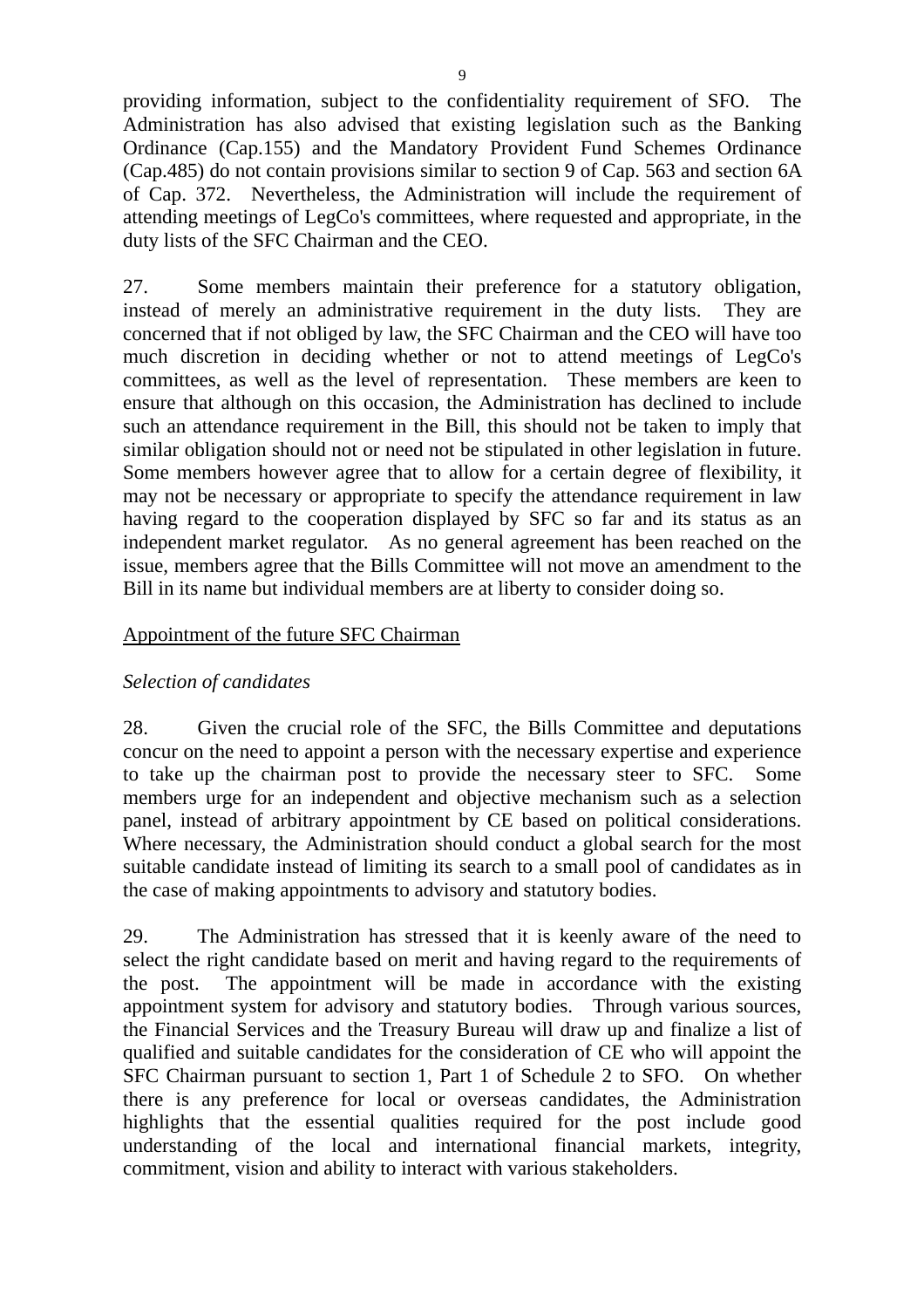*Full-time or part-time nature of the post* 

30. Noting that the incumbent SFC Chairman is an executive and full-time post, some members share the concern raised by some deputations on whether the future Chairman not working on a full-time basis can effectively discharge his responsibilities.The Administration however does not consider it meaningful to distinguish whether the future chairman post is full-time or part-time as the post is not to be regarded as an employment with SFC but a service to the community. Its view is that when a candidate agrees to take up the chairmanship, he/she also accepts the heavy responsibilities and high public expectation associated with the post and should have the commitment and willingness to spend as much time and effort as necessary to fulfil the Chairman's role and responsibilities.

### *Remuneration*

31. Some deputations have submitted to the Bills Committee that the remuneration for the future SFC Chairman should be set at a competitive level commensurate with the level of responsibility of the post. The Hong Kong Society of Financial Analysts in particular has highlighted the industry's view that the SFC requires a full-time, competitively remunerated and technically competent chairman. Their concerns are echoed by some members who have enquired about the underlying principles and objective criteria for determining the remuneration of the chairman post.

32. In this connection, the Administration reiterates that the appointment in question is a community service and not an employment with SFC. In proposing a remuneration at \$702,000 per annum, which is three times that of NEDs of SFC, the Administration has taken into consideration the role and responsibilities of the future SFC Chairman, the remuneration of non-executive chairmen of other statutory bodies in Hong Kong which ranges from nil to not more than \$1 million per annum. The Administration considers that for individuals with a commitment to serve Hong Kong, remuneration is not their key consideration. It has also indicated that the actual level of remuneration can be further negotiated with the identified candidate.

33. Some members and deputations do not subscribe to the Administration's viewpoint. They consider the proposed \$702,000 per annum a token remuneration which is not commensurate with the demanding responsibilities of the SFC Chairman. It is also noted that for the FSA in UK where a split model is in place, its chairman's remuneration is much higher at about  $\pounds$  300,000 per annum. Some members remain gravely concerned that the Administration may only be able to make its selection from a limited pool of individuals willing to undertake public duty at a modest honorarium, instead of being able to appoint a person possessing the necessary competence and commitment to take up the SFC chairman post.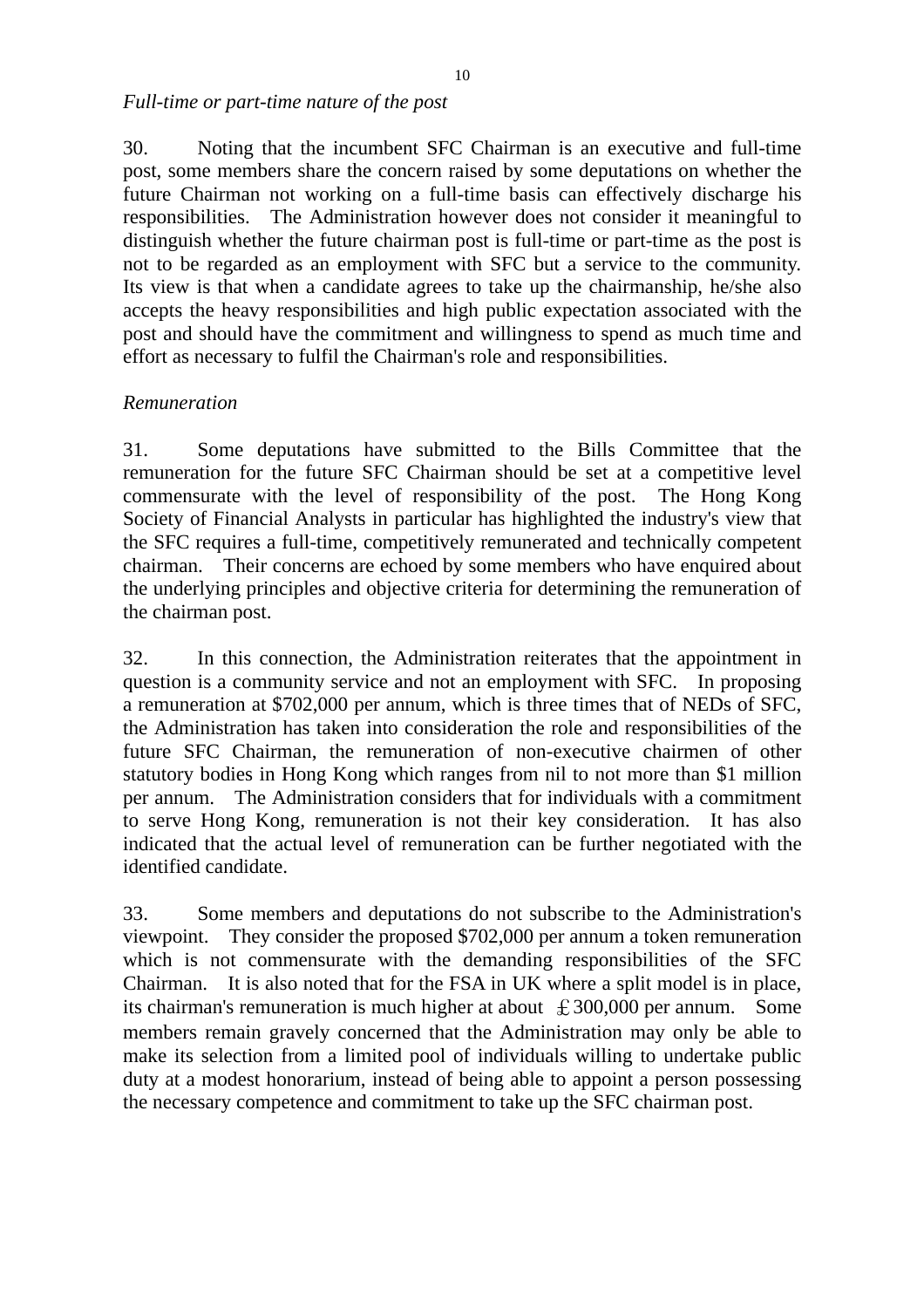*Arrangement for acting appointment* 

34. At present, it is the usual practice that in the temporary absence of the SFC Chairman, the Chief Operating Officer of SFC is designated to act as Chairman pursuant to section 6, Part 1 of Schedule 2 to SFO. Members have enquired about the acting arrangements to be put in place during the temporary absence of the future Chairman or the CEO under the split model. The Bills Committee has also made reference to the FSA of UK and notes that there is no express provision in the relevant Act to provide for acting arrangements.

35. The Administration has advised that since the duties of the current SFC Chairman is executive in nature, there is a practical need to arrange for acting appointment in the absence of the Chairman in order that the day-to-day management and operation of SFC will not be affected. Under the split model, however, the responsibilities of the Chairman are non-executive, strategic and long-term in nature. Hence, it may not be necessary to arrange an acting appointment on each occasion of the future Chairman's temporary absence. Its current thinking is that if necessary, the future CEO may act as the SFC Chairman during the latter's temporary absence. If the Chairman is absent for a relatively long period, consideration will be made for a NED to act as Chairman. For prolonged absence and where circumstance so warrant, consideration will be made for CE to appoint a new Chairman. Although it is provided in the Bill that CE may appoint an ED or NED to be the Deputy Chairman of the Commission and that the Deputy Chairman shall act as Chairman, the Administration has stated that it has no policy intention to appoint a Deputy Chairman should a CEO be appointed.

36. Regarding the acting arrangement when the future CEO post is vacant or when the CEO is unable to act, the Administration's previous thinking was that administrative arrangements would be made for other EDs to take up or share the CEO's duties during the latter's temporary absence. Nevertheless, in response to members' concern for a clearer delineation of roles and responsibilities, the Administration has proposed to confer certain statutory functions on the future CEO, including a new section 9B in Part 1 of Schedule 2 to SFO to provide for CE's designation of an ED to act as CEO when the CEO is unable to act due to illness, absence from Hong Kong or any other cause, and that the designation may be revoked at any time.

#### Safeguards against conflict of interests

37. The Bills Committee agrees that as the head of SFC, the independence of the Chairman is of vital importance for inspiring public confidence in the securities and futures markets in Hong Kong. Concern has been expressed as to whether adequate safeguards are in place to avoid any real or perceived conflict of interests between the roles of the future SFC Chairman and his/her past or current employment/connections with listed or private companies. The Administration has assured members that it attaches great importance to the independence of the Chairman from any perceived or real conflict of interests. On statutory safeguards, members take note of sections 378 and 379 of SFO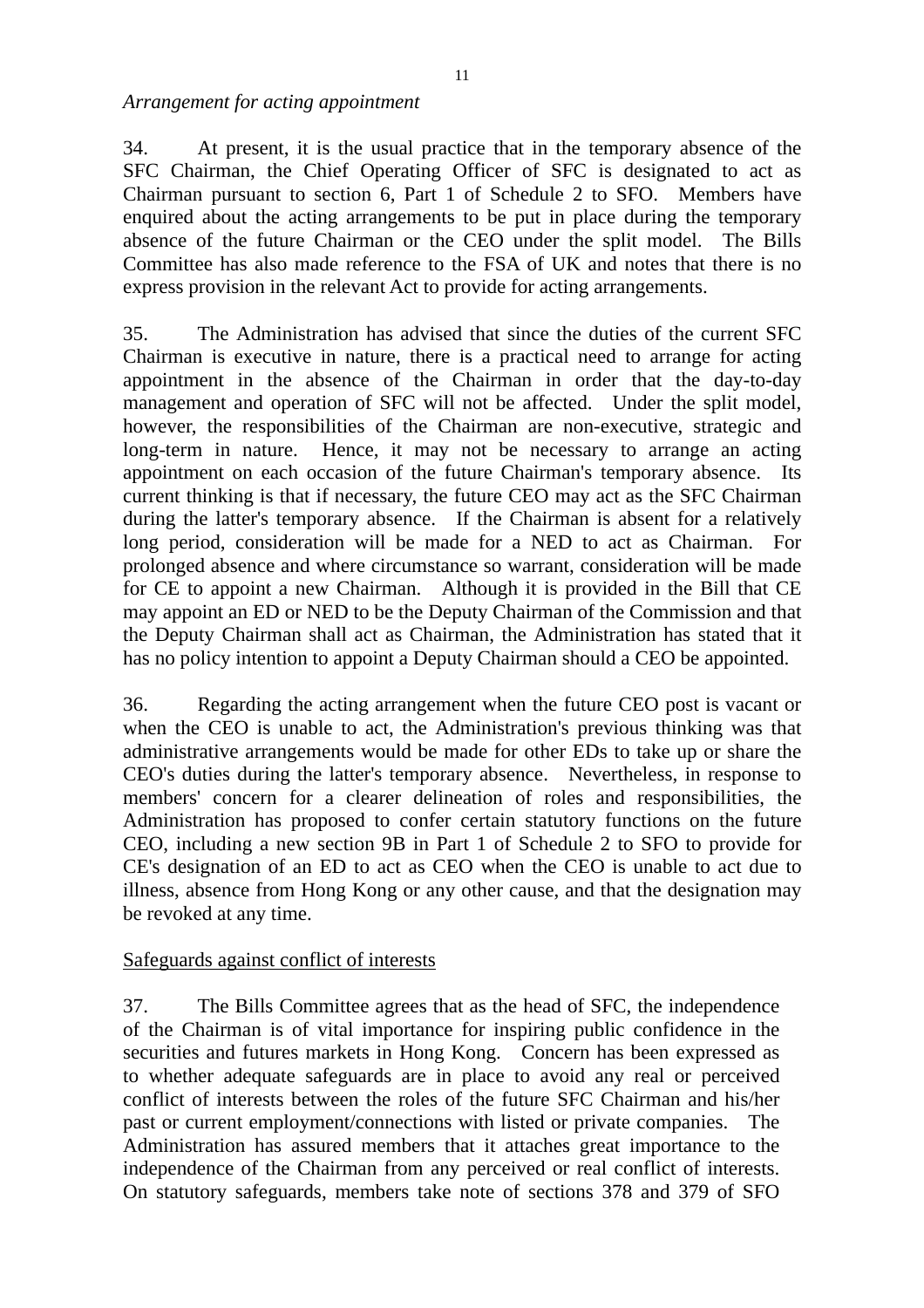which govern the preservation of secrecy and avoidance of conflict of interests respectively. The relevant provisions in the Prevention of Bribery Ordinance (Cap. 201) are also applicable to all members (including Chairman, EDs and NEDs) and staff of SFC. Moreover, SFC's internal code of conduct which sets out the requirements on confidentiality, conflict of interests, personal investments and prevention of bribery, will continue to apply to the future Chairman, EDs and NEDs and staff of SFC under the split model.

38. The Bills Committee's attention has been drawn to the additional requirements on the future SFC Chairman that he/she should not be a director in any listed company in Hong Kong; and should not have any material interest in any principal business activity or be involved in any material business dealing with any persons or institution regulated by SFC. Some members have sought clarification on what constitutes "material interest" and "material business dealing".

39. According to the Administration, an example of "having a material interest" would be shareholder status or directorship of the SFC Chairman in a listed company/licensed intermediary. For a listed company, the holding of about 5% shares may be regarded as material. As regards being "involved in any material business dealing with a listed company/licensed intermediary", an example is where the SFC Chairman or a company in which he holds shares or is a director has business dealings with the listed company or licensed intermediary. Where the proposed SFC Chairman is a partner of a law firm whose clients are listed companies regulated by SFC, the Administration takes the view that there is a risk that a potential or real conflict of interest may arise if the proposed candidate is appointed as Chairman of SFC. Hence, as a condition for appointment, the candidate will be required to resign from the law firm. During the term of appointment, he/she should not have any direct or indirect interest in the law firm.

40. Concern has been raised about the efficacy or otherwise of the additional safeguards as they are only administrative, not statutory, requirements and carry no sanction against non-compliance. The Administration's intention is to include them in the terms of appointment of the prospective Chairman. In accepting the appointment, the candidate will be required to agree to comply with these requirements. The Administration does not consider it necessary to include the additional safeguards in the law as sections 378 and 379 of SFO already provide criminal sanctions against any person who breaches the secrecy and avoidance of conflicts requirements under these two sections.

#### SFC's participation in the International Organization for Securities Commissions  $(IOSCO)<sup>5</sup>$

41. Noting that Mr Andrew SHENG the former Chairman of SFC, has chaired the Technical Committee of IOSCO, some members are concerned whether the

 $\overline{a}$ 

<sup>&</sup>lt;sup>5</sup> IOSCO was created in 1983 and is today recognized as one of the world's key international standard setting bodies with a wide international membership.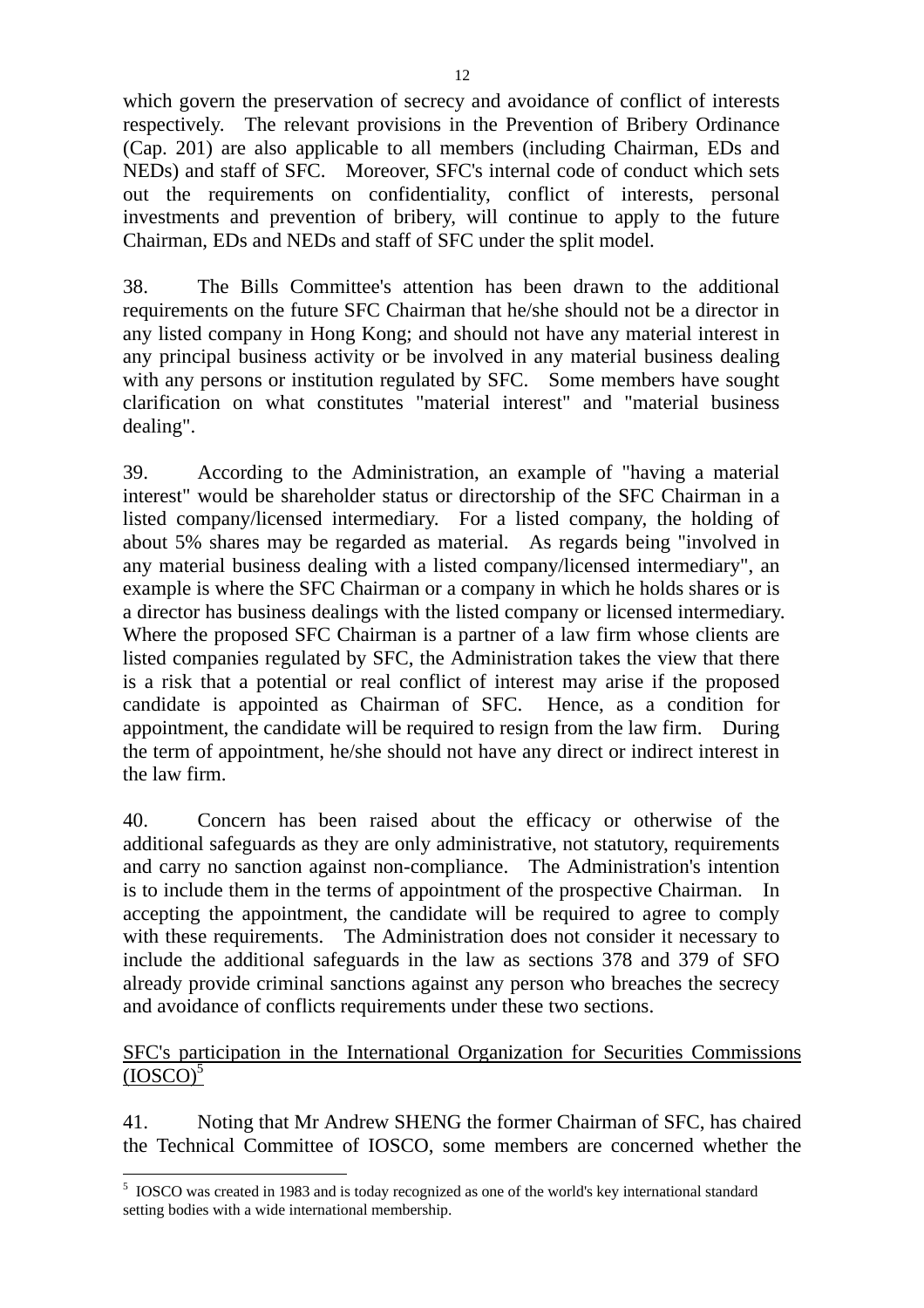appointment of a non-executive Chairman may have adverse implications on SFC's international status and its participation in IOSCO. They also note from SFC's written submission that the securities regulators which are members of the Technical Committee are all headed by executive chairmen and that there may be a risk for Hong Kong if SFC is denied the opportunity in the future to take up important chairmanship positions in the international community because some executive chairmen may not consider a non-executive chairman as an equal. In this regard, the Administration has provided for the Bills Committee's reference the written advice by the Secretary General of the IOSCO that the appointment of the Chairman of the IOSCO Technical Committee is a personal appointment based on the recognized experience and authority of the appointee, rather than on the executive nature or otherwise of the post held by the person.

42. To assess further the impact of the splitting proposal on Hong Kong's standing in the IOSCO Technical Committee, the Bills Committee has consulted the Chairman of the Executive Committee of IOSCO and the Deputy Chairman of the Technical Committee of IOSCO on their views. In the opinion of the former, the IOSCO principles are sufficiently broad to be adapted to domestic contexts and to provide some flexibility with respect to the governance structures of securities regulators. As such, there will be no bar to participation in IOSCO by a non-executive chairman. Nevertheless, in the selection of the Chairman of the Technical Committee, other executive chairmen may well not be confident in appointing a person who is not having detailed technical knowledge and experience normally gained from the day to day work as a securities regulator. The Deputy Chairman of the Technical Committee has advised that each regulatory body is responsible for appointing its representative to IOSCO. Active participation in discussions and chairmanship of various committees may hinge on the level of authority the representative can command. However, to the best of his knowledge, every member of the Executive Committee of IOSCO or of the Technical Committee is an executive chairman.

43. Notwithstanding that there has not been any explicit comment on the desirability of a non-executive chairman of a securities regulator to chair committees of IOSCO, members note that relevant professional knowledge and experience possessed by the person in question are key factors for consideration. The Administration has also advised that in actual practice, participation and chairmanship at the committees of IOSCO are not restricted to executive chairmen of securities regulators. Currently, securities regulators from different jurisdictions are represented at various committees/sub-committees of IOSCO by their chairmen, vice-chairmen, secretary-generals, executive directors, or chief executive officers etc.

### **Committee Stage Amendments**

44. The full set of CSAs to be moved by the Administration is at **Appendix V**. The Bills Committee will not move any CSAs in its name. The CSAs proposed to be moved by Hon Margaret NG and Hon Ronny TONG are at **Appendices VI** and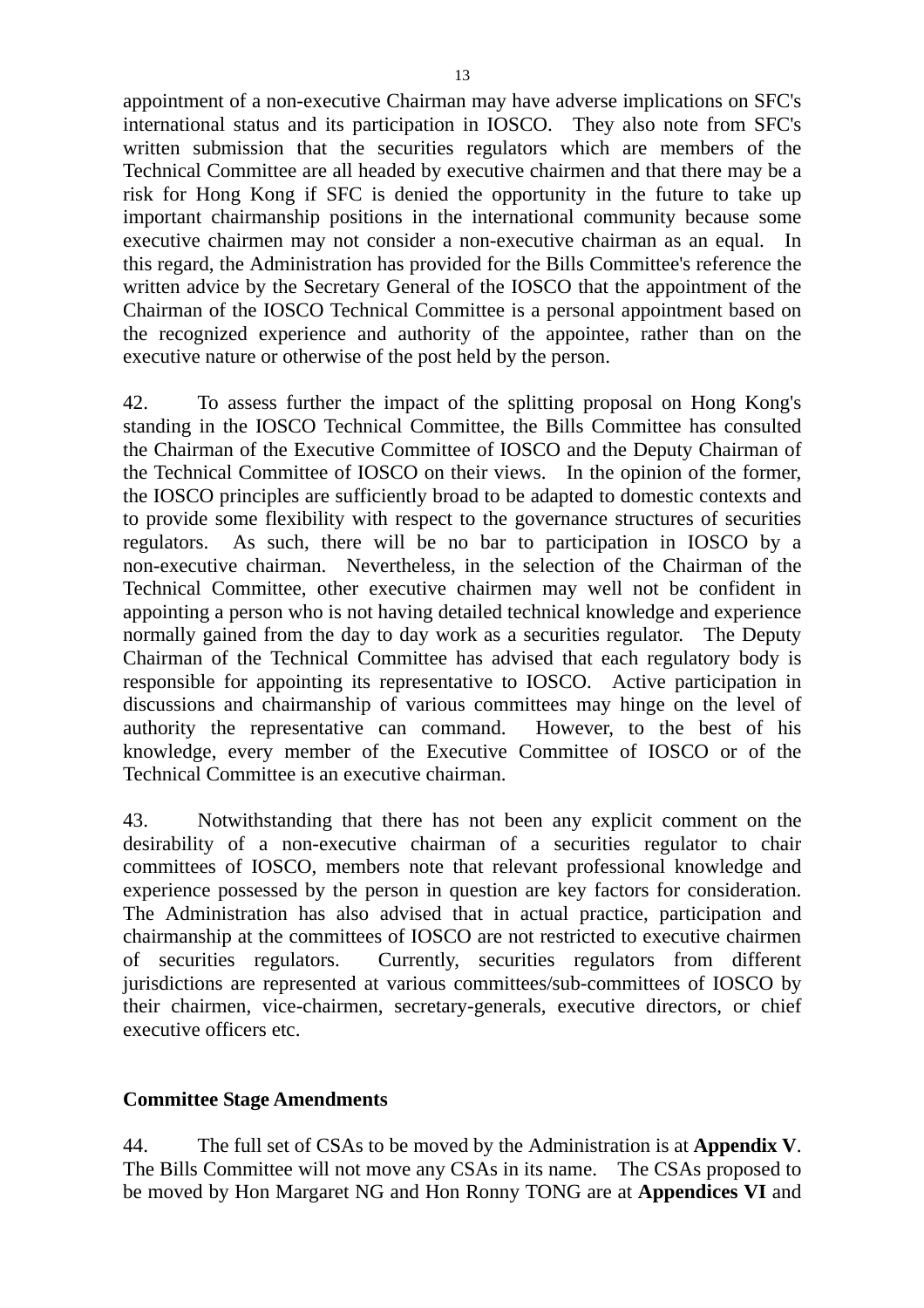# **Recommendation**

45. The Bills Committee supports the resumption of the Second Reading debate on the Bill on 14 June 2006.

# **Advice sought**

46. Members are invited to note the recommendation of the Bills Committee in the preceding paragraph.

Council Business Division 1 Legislative Council Secretariat 1 June 2006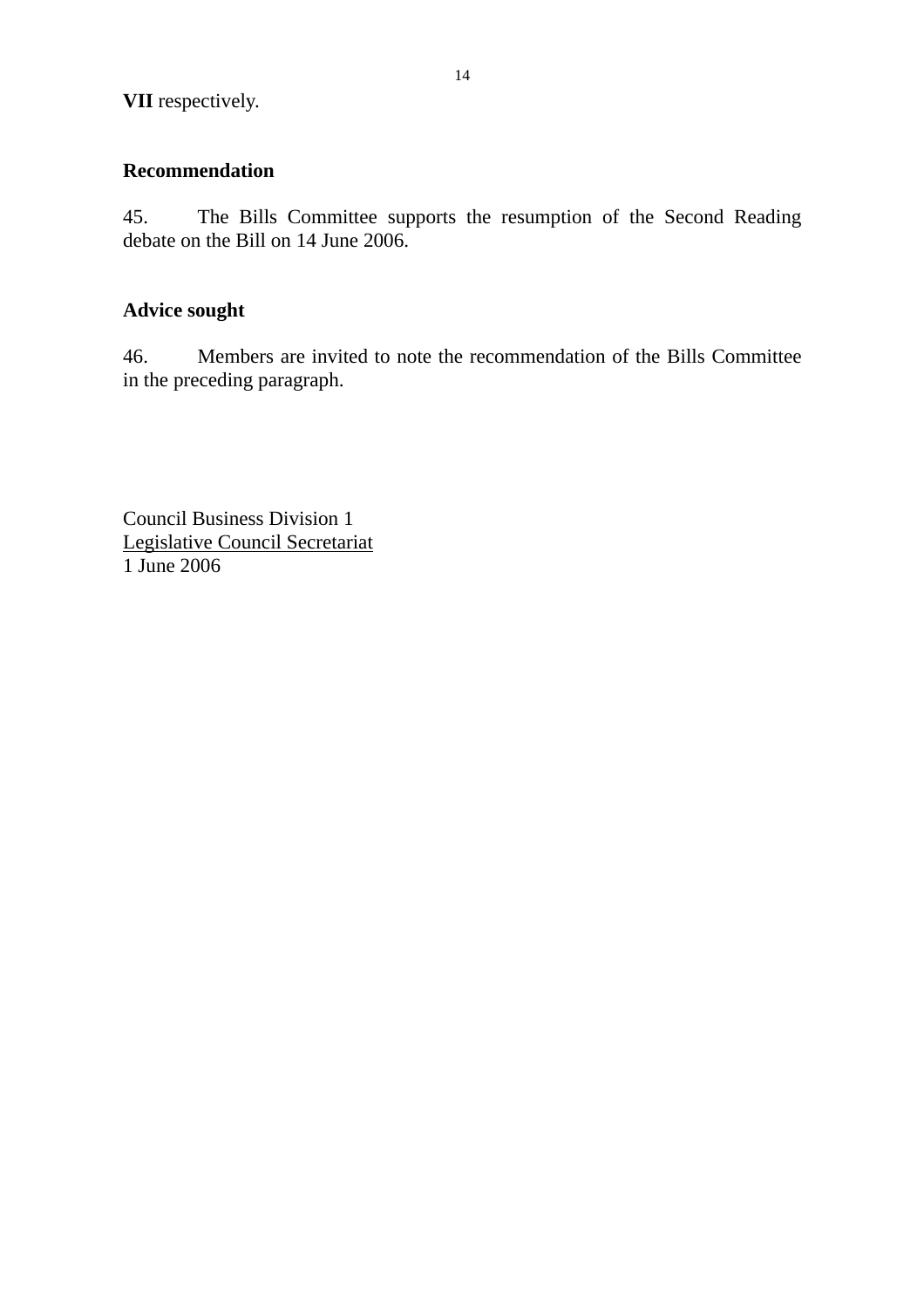# **Appendix I**

## **Bills Committee on Securities and Futures (Amendment) Bill 2005**

# **Membership List**

**Chairman** Hon SIN Chung-kai, JP

**Deputy Chairman** Hon Ronny TONG Ka-wah, SC

| <b>Members</b>       | Hon Margaret NG                     |
|----------------------|-------------------------------------|
|                      | Hon Bernard CHAN, JP                |
|                      | Hon CHAN Kam-lam, SBS, JP           |
|                      | Hon Howard YOUNG, SBS, JP           |
|                      | Hon Emily LAU Wai-hing, JP          |
|                      | Hon Abraham SHEK Lai-him, JP        |
|                      | Hon Audrey EU Yuet-mee, SC, JP      |
|                      | Hon Jeffrey LAM Kin-fung, SBS, JP   |
|                      | Hon Andrew LEUNG Kwan-yuen, SBS, JP |
|                      | Hon WONG Ting-kwong, BBS            |
|                      | Hon CHIM Pui-chung                  |
|                      | Hon KWONG Chi-kin                   |
|                      | Hon TAM Heung-man                   |
|                      | (Total: 15 Members)                 |
| <b>Clerk</b>         | Miss Polly YEUNG                    |
| <b>Legal Adviser</b> | Mr KAU Kin-wah                      |
| <b>Date</b>          | <b>July 2005</b>                    |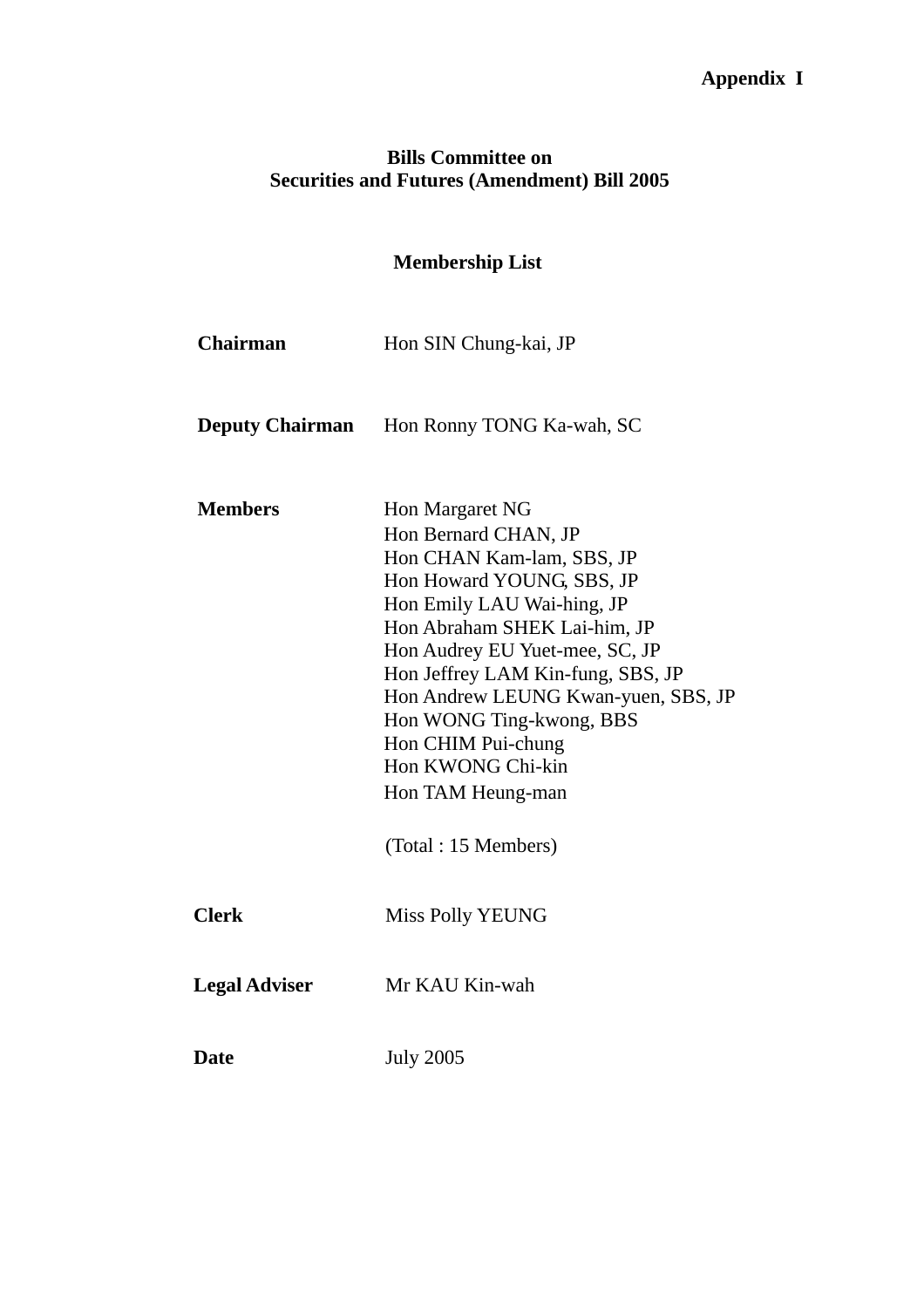## **Appendix II**

### **Bills Committee on Securities and Futures (Amendment) Bill 2005**

### **List of individuals and organizations that have presented views to the Bills Committee**

- 1. Securities and Futures Commission
- 2. Hong Kong Stockbrokers Association Limited
- 3. The Institute of Securities Dealers Limited
- 4. Hong Kong Securities and Futures Industry Staff Union
- 5. Hong Kong Society of Financial Analysts Limited
- 6. The Law Society of Hong Kong (Securities Law Committee)
- 7. Mr David M WEBB
- 8 Mr Ermanno PASCUTTO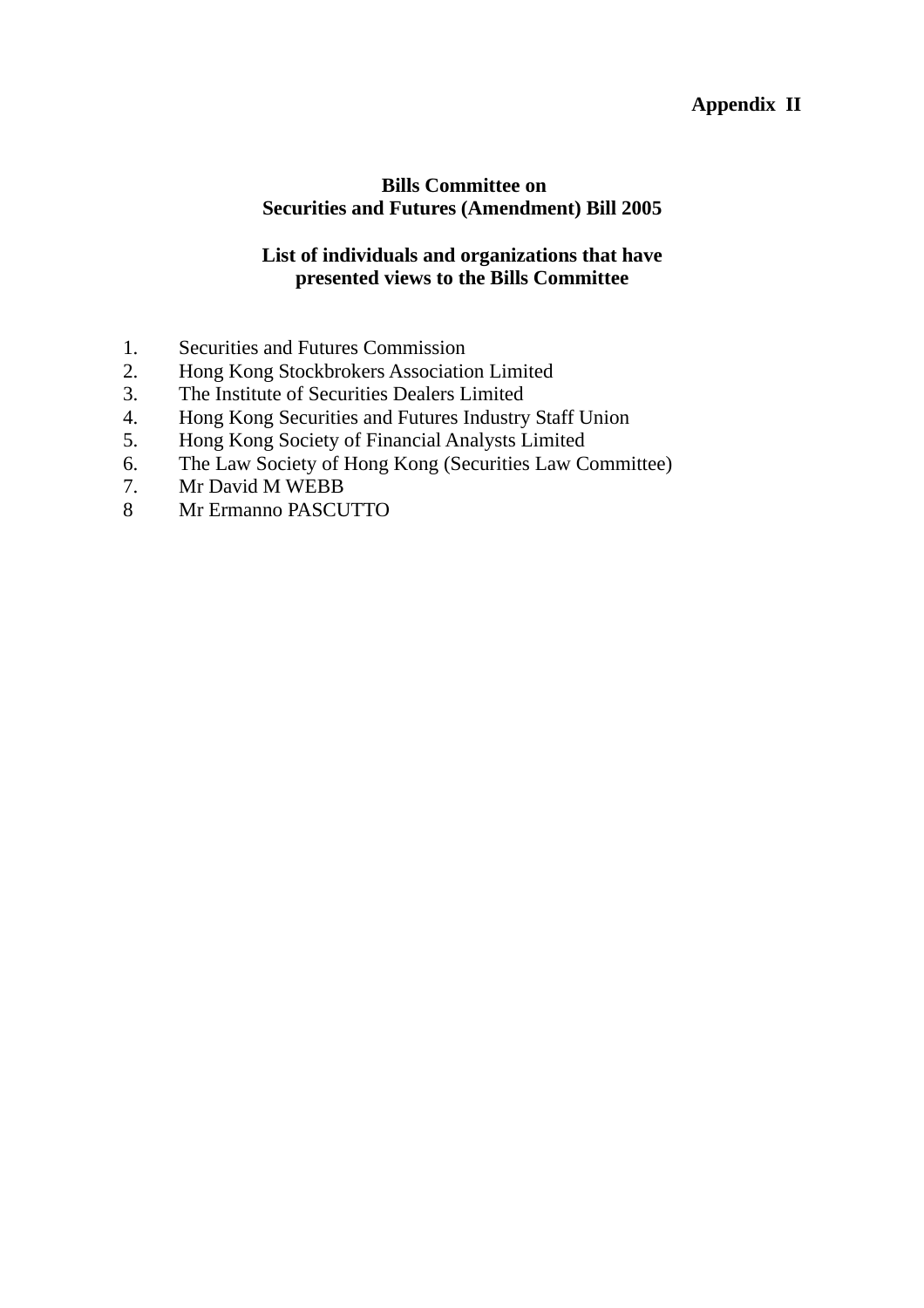### **Proposed Division of responsibilities** between Chairman and CEO of SFC<sup>1</sup>

#### Role and responsibilities of the chairman of the SFC  $(A)$

- The Chairman has no executive responsibility for the day-to-day running  $\mathbf{1}$ . of the SFC.
- $2.$ His/her key responsibilities are to  $$ 
	- establish and develop an effective Board;  $(a)$
	- $(b)$ lead the Board as a team:
	- $(c)$ plan and manage the Board's business;
	- $(d)$ lead the Board in its setting of the overall directions, policies, strategies, agendas and priorities of the Commission;
	- facilitate effective contributions by the non-executive directors;  $(e)$
	- maintain and develop a productive relationship with the CEO;  $(f)$
	- with the CEO, ensure that key issues are discussed by the Board in  $\left( \varrho \right)$ a timely manner, that the Board has adequate support and is provided with all the necessary information on which to base decisions
	- with the CEO, lead the communication of SFC policies to its  $(h)$ stakeholders:
	- as Chairman of the Commission, represent the SFC officially at the  $(i)$ local and international level, as appropriate, including attending meetings of the committees and subcommittees of the Legislative Council when requested;
	- $(i)$ provide a source of counsel and challenge to the CEO on how the SFC is run, including giving feedback to the CEO on senior management performance, development and succession, and on organizational structure; and

 $\overline{1}$ The proposed duty lists of Chairman and CEO set out in this document are subject to refinement and formal approval by the SFC Board and may be amended by the SFC Board from time to time.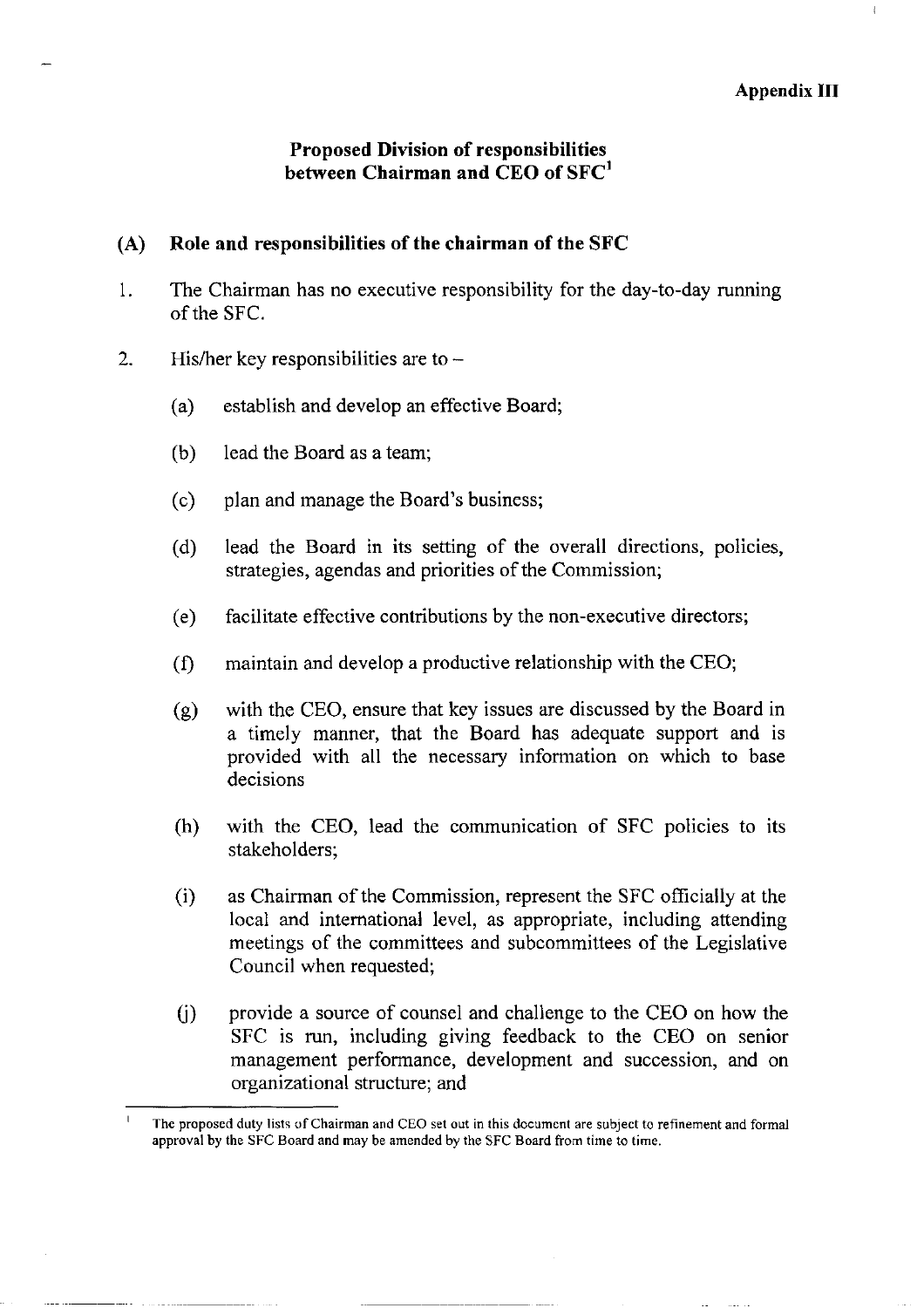Evaluate the effective functioning of the Board, SFC committees  $(k)$ and individual directors.

#### Role and responsibilities of the CEO of SFC **(B)**

- The CEO has the overall executive responsibility for the day-to-day  $1<sup>1</sup>$ running of the SFC and specific functions or duties delegated by the Board from time to time.
- His/her key responsibilities include - $\overline{2}$ .
	- implementing the strategy agreed by the SFC Board, in whose  $(a)$ formulation s/he will have played a major part, and facilitating the effective functioning of the Board;
	- reporting to the Board regularly with appropriate, timely and  $(b)$ quality information so that the Board can discharge its responsibilities effectively;
	- informing and consulting the chairman and the Board on all  $(c)$ matters of significance to the SFC including helping ensure that key issues are discussed by the Board in a timely manner, that the Board has adequate support and is provided with all the necessary information on which to base decisions:
	- developing and delivering the strategic objectives agreed with the  $(d)$ Board including helping to set the agenda and establish priorities for the SFC:
	- recommending to the Board significant operational changes and (e) major capital expenditures where these are beyond the delegated authority;
	- assigning responsibilities clearly to senior management and  $(f)$ supervising the work of other Executive Directors;
	- overseeing the day-to-day regulatory work of the Commission and  $(g)$ ensuring that the Commission is equipped with the necessary staffing, financial and risk management systems for its mission;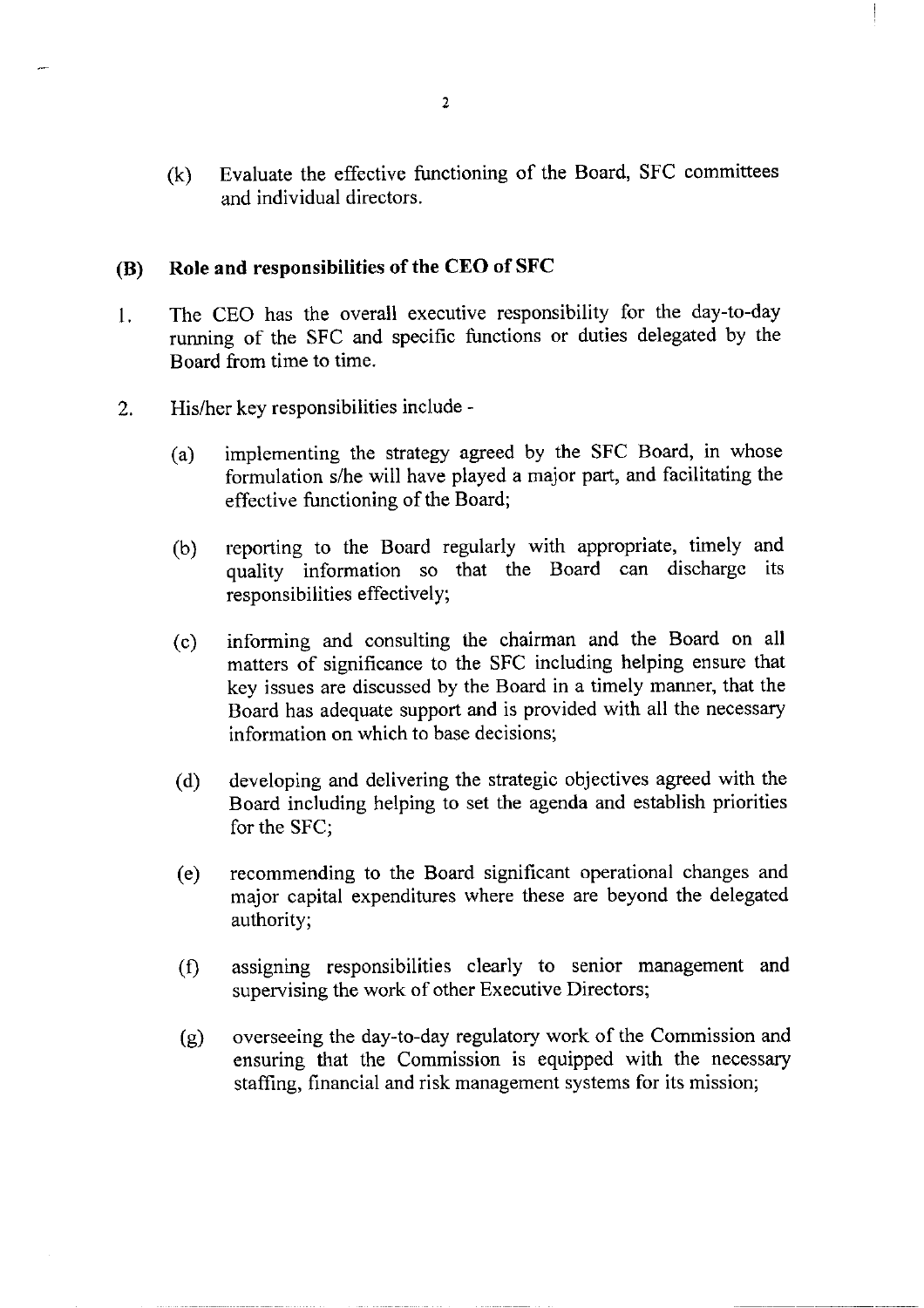- tendering advice to the Chief Executive of the Hong Kong Special  $(h)$ Administrative Region under section 11(1) of the Securities and Futures Ordinance (Cap. 571) after consulting Chairman and any other member of the Commission as appropriate;
- signing the annual accounts of the SFC and the Investor  $(i)$ Compensation Fund;
- sharing with the chairman the task of convening meetings of the  $(i)$ Board and the Advisory Committee;
- recruiting, developing and retaining talented people to work at the  $(k)$ SFC and in particular establishing a strong management team which is fair and fully evaluated;
- communicating throughout the SFC the strategic objectives agreed  $(1)$ with the Board, including those in the corporate plan, and ensuring that these are achieved in practice;
- sharing with the chairman and other members of the SFC senior  $(m)$ management the responsibility of communicating the SFC's messages externally; and
- as CEO of the Commission, represent the SFC officially at the  $(n)$ local and international level, as appropriate, including attending meetings of the committees and subcommittees of the Legislative Council when requested.

**Financial Services Branch** Financial Services and the Treasury Bureau April 2006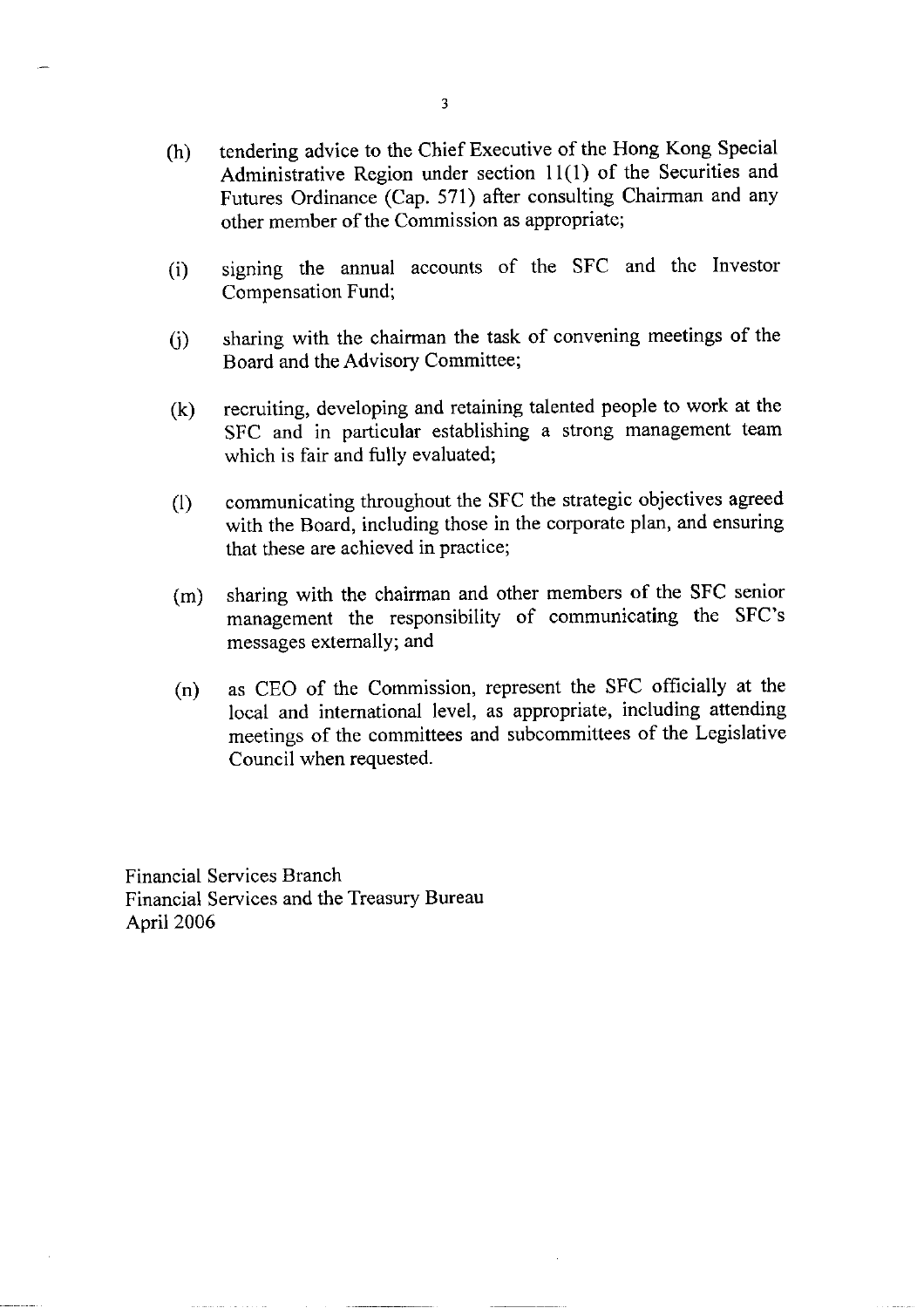| Proposed changes in relation to the exercise of statutory functions of the |
|----------------------------------------------------------------------------|
| <b>Chairman under the Securities and Futures Ordinance (Cap.571)</b>       |

| <b>Description</b>                                                                                                                                     | Section(s)                            |
|--------------------------------------------------------------------------------------------------------------------------------------------------------|---------------------------------------|
| Chief Executive to give written directions to the<br>(i)<br>Commission after consultation with the chief executive<br>officer.Chairman.                | s.11(1)                               |
| Chairman<br>the chief executive officer<br>(ii)<br>and<br>$one$<br>non-executive director (NED) to sign the financial<br>statements of the Commission. | s.15(2)b                              |
| (iii) Chairman and the chief executive officer at least one<br>NED to sign the financial statements of the Investor<br>Compensation Fund.              | s.240(4)                              |
| (iv) Chairman to designate an executive director Note to act as<br>chairman.                                                                           | s.6, Part 1,<br>Schedule 2            |
| Chairman, deputy chairman, chief executive officer or<br>(v)<br>any 2 other members may convene meetings of the<br>Commission.                         | s.14 and 15,<br>Part 1, Schedule<br>2 |
| (vi) The chairman of the meeting has a casting vote in case<br>of equal votes.                                                                         | s.19, Part 1,<br>Schedule 2           |
| (vii) Chairman or deputy chairman or other members as<br>authorized shall authenticate the affixing of the seal.                                       | s.25, Part 1,<br>Schedule 2           |
| (viii)Chairman and the chief executive officer shall be<br>members of the Advisory Committee and may convene<br>meetings.                              | s.27-29, Part 1,<br>Schedule 2        |

 $\overline{a}$ 

 $\vert$ 

 $\overline{\phantom{a}}$ 

Note: Clause 3 of the Bill amends section 6 of Part 1 of Schedule 2 to the effect that an executive director or a non-executive director may be designated to act as chairman.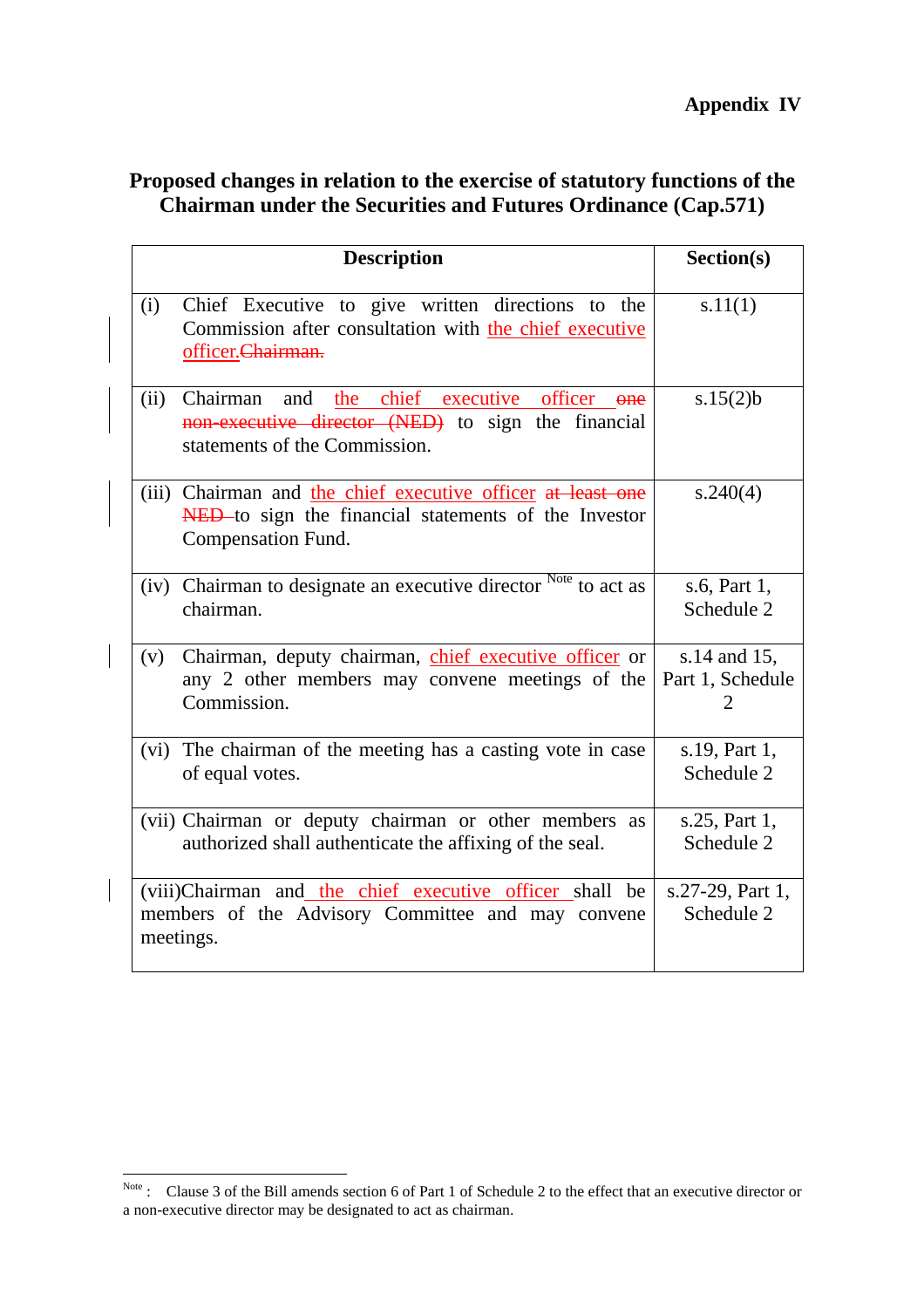#### **Appendix V**

DMA #131120

SECURITIES AND FUTURES (AMENDMENT) BILL 2005

#### **COMMITTEE STAGE**

#### Amendments to be moved by the Secretary for Financial Services and the Treasury

#### Clause **Amendment** Proposed

New By adding –

#### "**1A. Directions to Commission**

 Section 11(1) of the Securities and Futures Ordinance (Cap. 571) is amended by repealing "chairman" and substituting "chief executive officer".

#### **1B. Accounts and annual report**

Section  $15(2)(b)$  is amended by repealing ", and one non-executive director," and substituting "and the chief executive officer".

#### **1C. Accounts of compensation fund**

 Section 240(4) is amended by repealing "at least one non-executive director" and substituting "the chief executive officer".".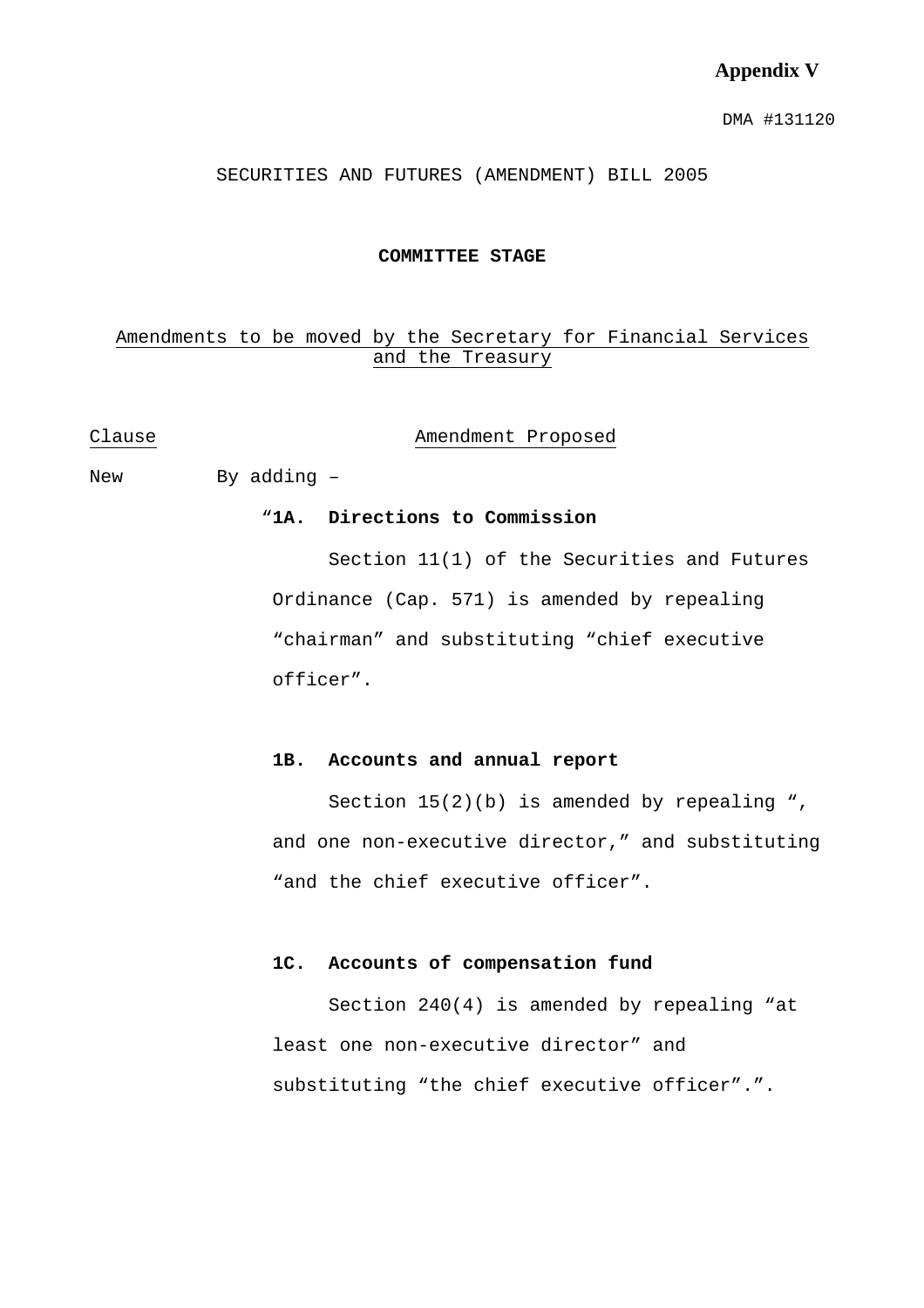2 By deleting the clause and substituting –

#### "**2. Interpretation and general provisions**

 Section 1 of Part 1 of Schedule 1 is amended –

- (a) in the definition of "executive director", by repealing everything after "means" and substituting "the chief executive officer of the Commission or any other person who is appointed as an executive director of the Commission under section 1 of Part 1 of Schedule 2 to this Ordinance (whether or not acting in any other capacity under that Part);";
- (b) in the definition of "member", by repealing everything after "means" and substituting –
	- "-
- (a) the chairman of the Commission; or
- (b) the chief executive officer or any other executive director or nonexecutive director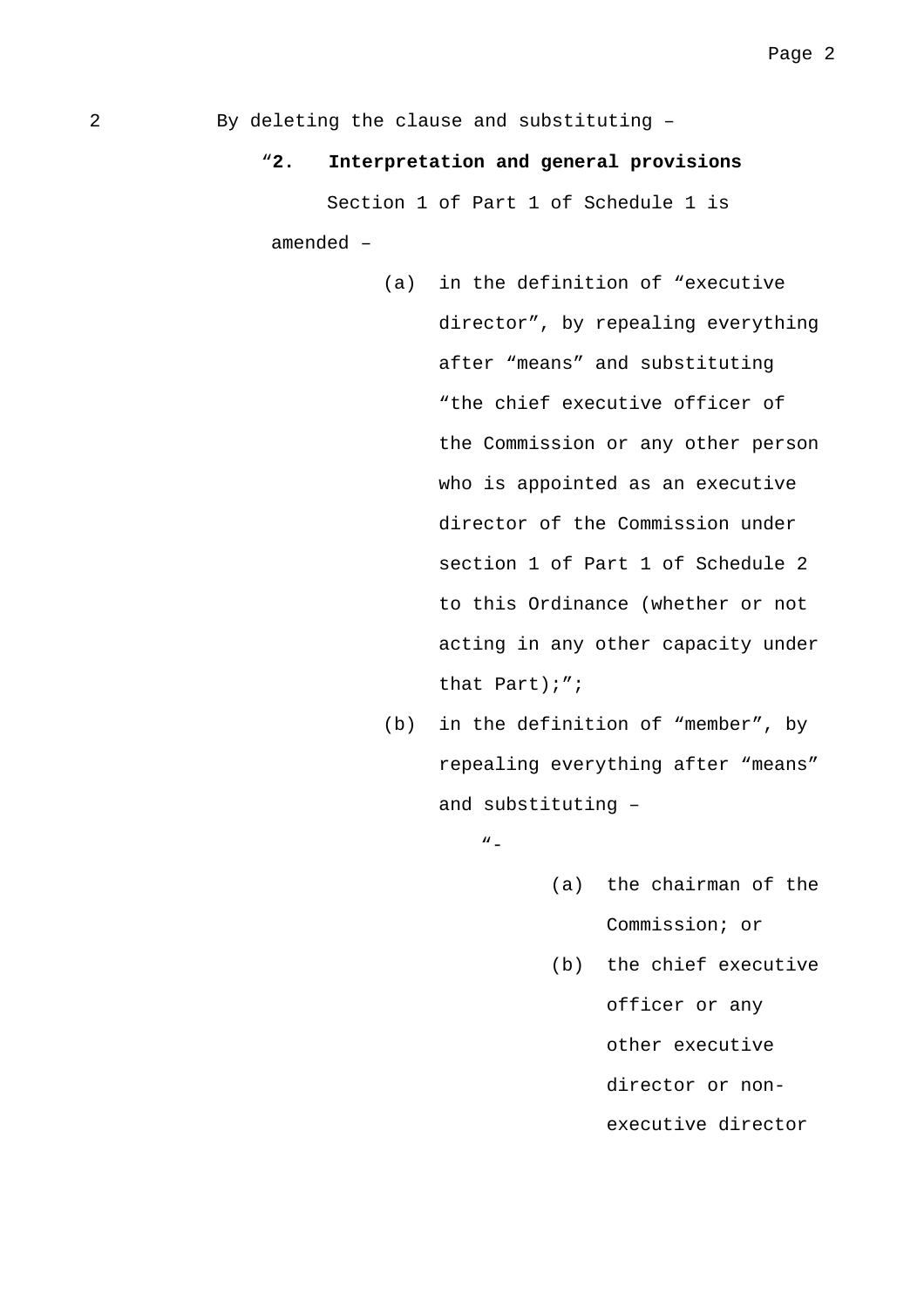of the Commission (whether or not acting in any other capacity under Part 1 of Schedule 2 to this Ordinance);";

(c) in the definition of "nonexecutive director", by adding "(whether or not acting in any other capacity under that Part)" before the semicolon.".

3 (a) By adding before paragraph (a) –

```
"(aa) in the heading immediately before section 1, 
by adding ", chief executive officer" after 
"Chairman";
```
- (ab) in section 1, by repealing "and such number of" and substituting ", a chief executive officer and such number of other";".
- (b) By deleting paragraphs (c), (e) and (f).
- (c) In paragraph (*i*) –

 (i) in the Chinese text, in the proposed section 9 of Part 1 of Schedule 2, by deleting "須就所有目的而言" and substituting "就所有目的而言,須";

(ii) by adding -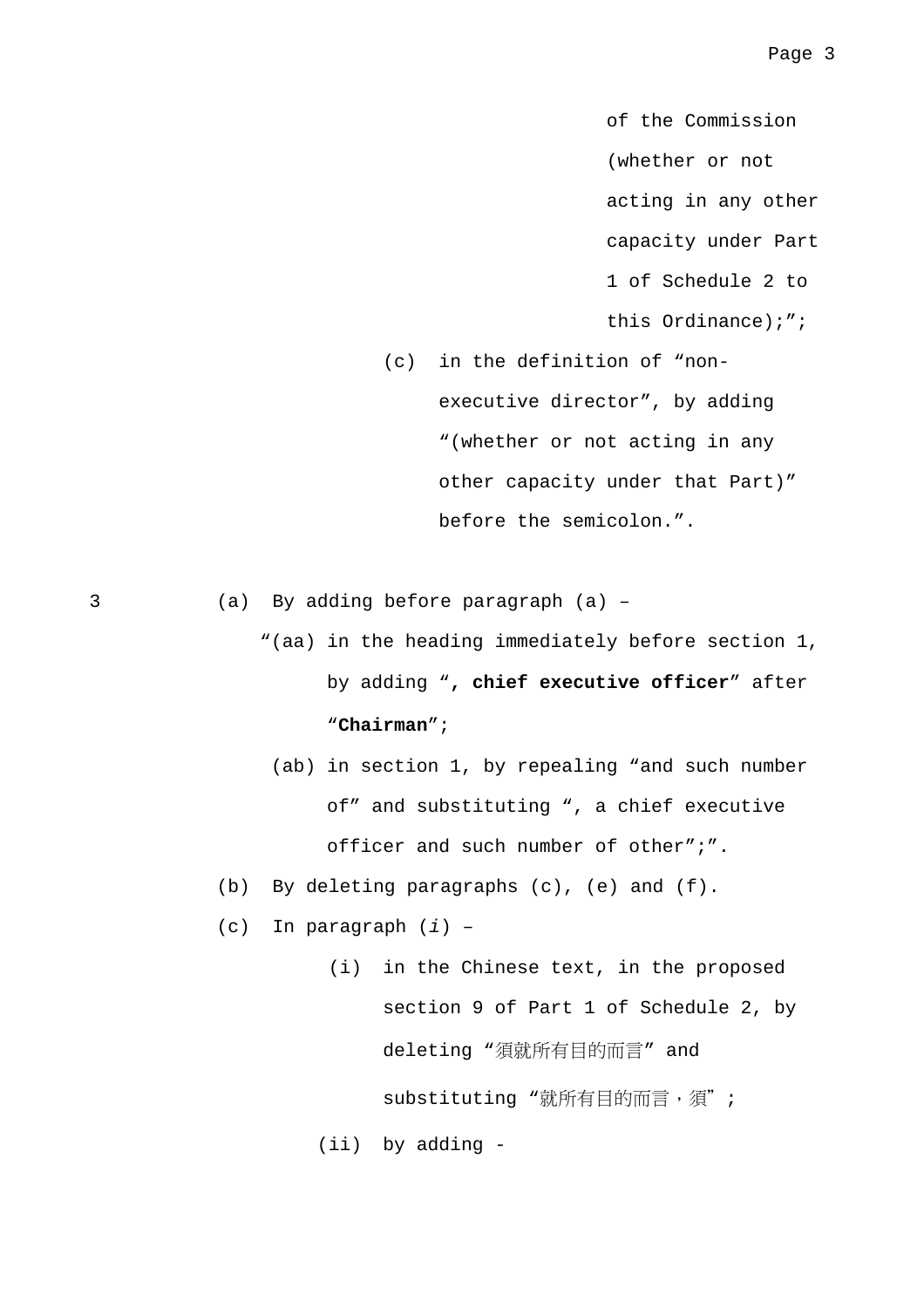"9A. Notwithstanding section 9 -

- (a) an executive director of the Commission shall not cease to be regarded as such only because of his acting as chairman of the Commission; and
- (b) a non-executive director of the Commission shall not cease to be regarded as such only because of his acting as chairman of the Commission.

#### **Vacancy in office of chief executive officer**

9B. The Chief Executive may designate an executive director of the Commission to act as chief executive officer of the Commission for any period during which the chief executive officer of the Commission is unable to act as chief executive officer due to illness, absence from Hong Kong or any other cause, and may at any time revoke any such designation.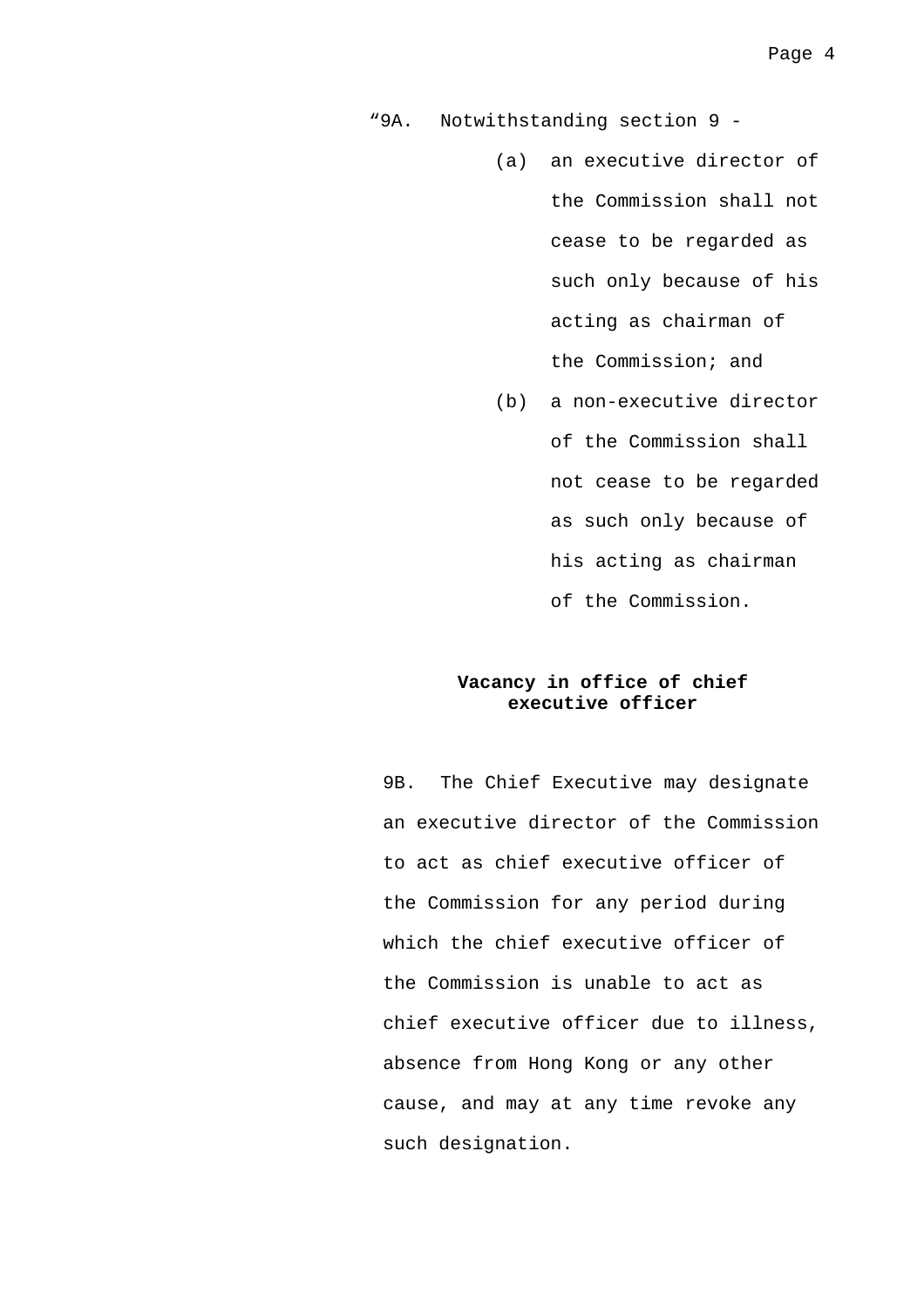9C. An executive director of the Commission who acts as chief executive officer of the Commission shall be deemed for all purposes to be the chief executive officer of the Commission.".

- (d) In paragraph (k), by deleting "9A." and substituting "9D.".
- (e) By adding
	- "(oa) in section 14, by repealing "or the deputy chairman" and substituting ", deputy chairman, chief executive officer";
		- (ob) by adding –

"16A. For the purpose of forming a quorum under section 16 –

- (a) subject to paragraph
	- (b), the chairman of

the Commission shall be

counted as a non-

executive director of

- the Commission; and
- (b) notwithstanding

sections 9 and 9A -

(i) an executive director of the Commission who acts as chairman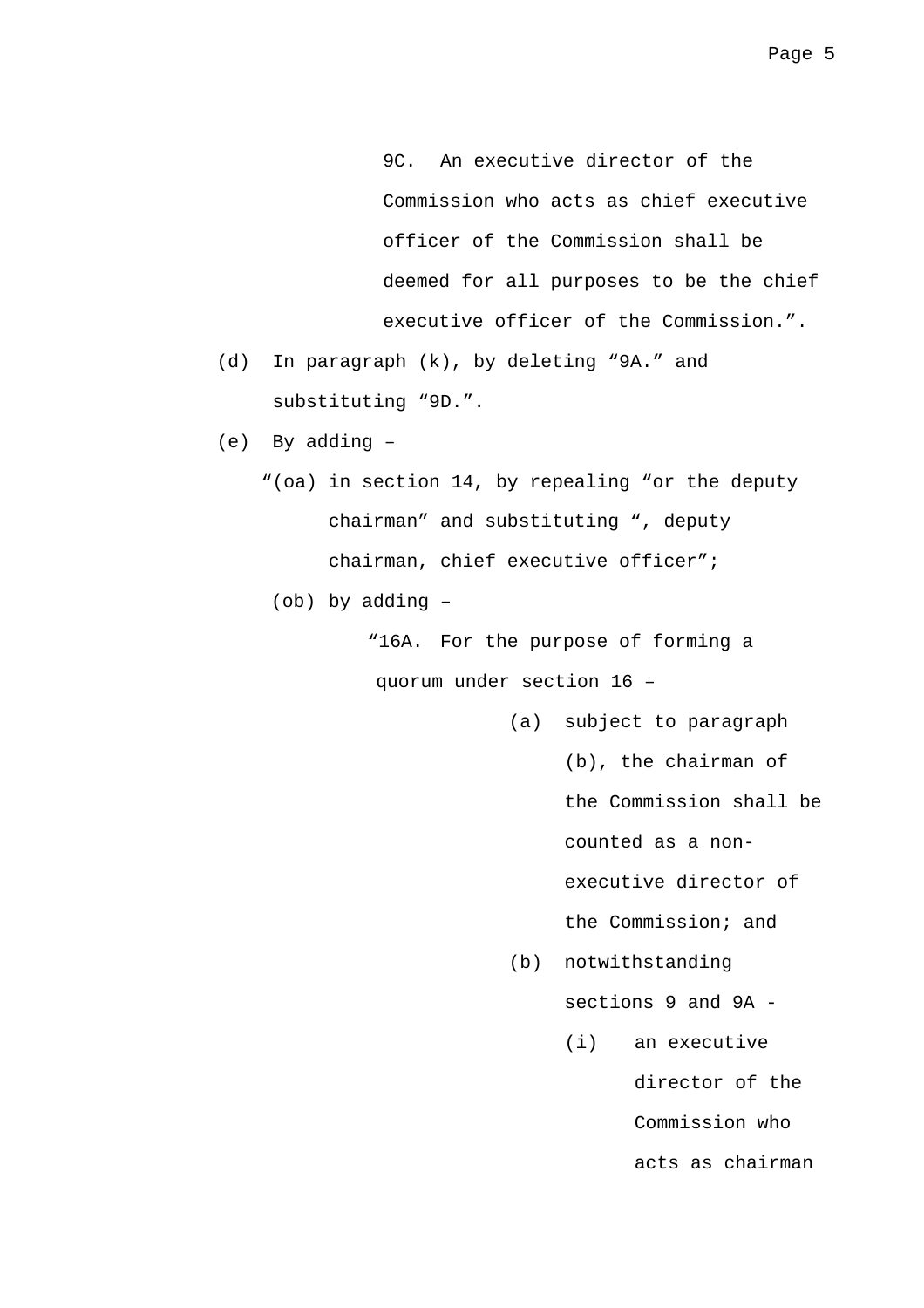of the

Commission shall

only be counted

as an executive

director of the

Commission; and

(ii) a non-executive

director of the

Commission who

acts as chairman

of the

Commission shall

only be counted

as a non-

executive

director of the

Commission.";".

 (f) By deleting paragraph (p) and substituting – "(p) in section 27, by adding –

> "(aa) the chief executive officer of the Commission;";".

(g) By adding –

"(q) in section 28(a), by repealing "or";

(r) in section 28, by adding –

"(aa) the chief executive officer of

the Commission; or".".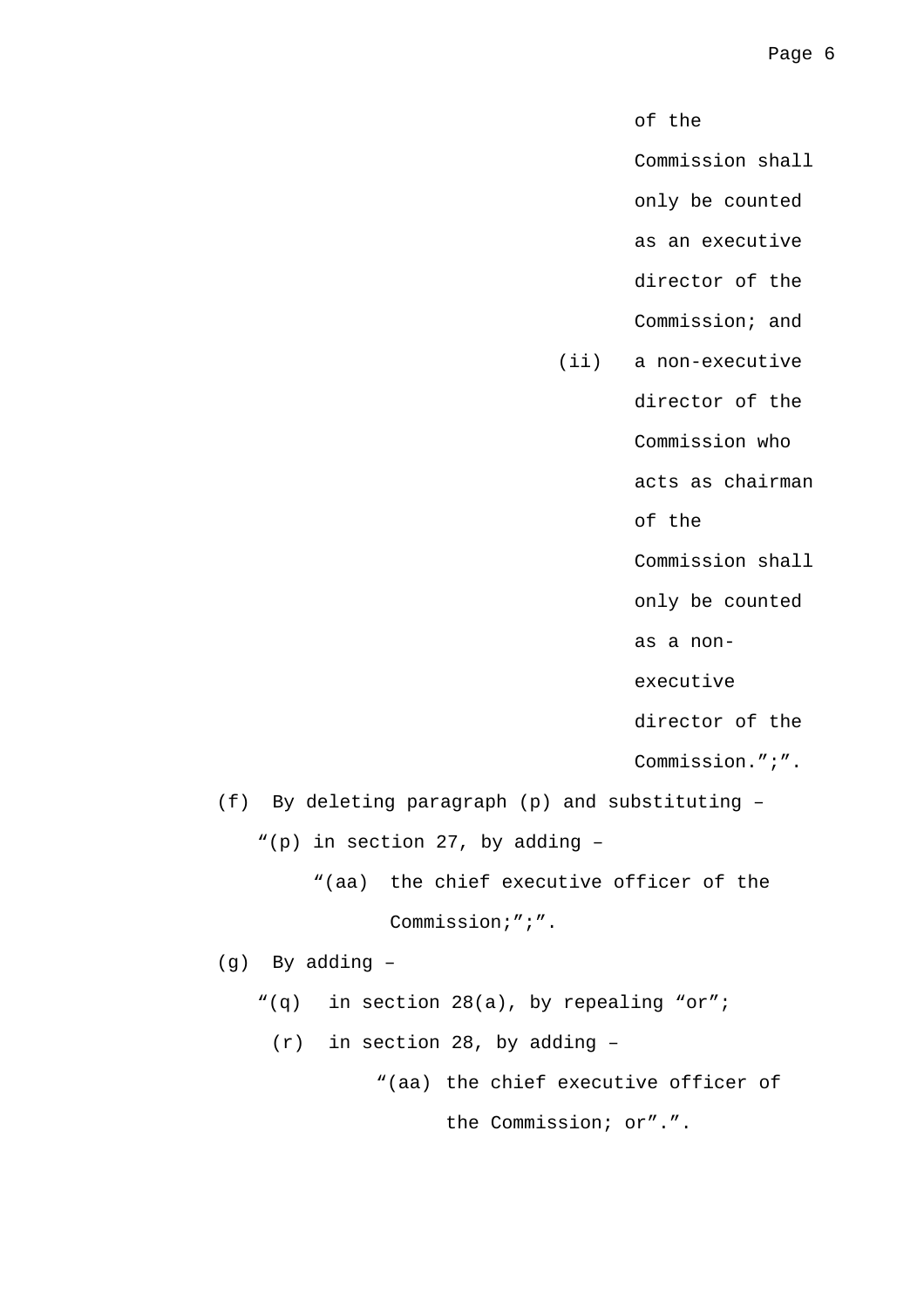# **Appendix VI**

Securities and Futures (Amendment) Bill 2005

# **Committee Stage**

# Amendment to be moved by Hon. Margaret Ng

Clause **Amendment proposed** 

New Clause  $\qquad \qquad$  By adding  $-$ 

### **"1A Direction to the Commission**

Section 11 of the Securities and

Futures Ordinance (Cap.571) is repealed."